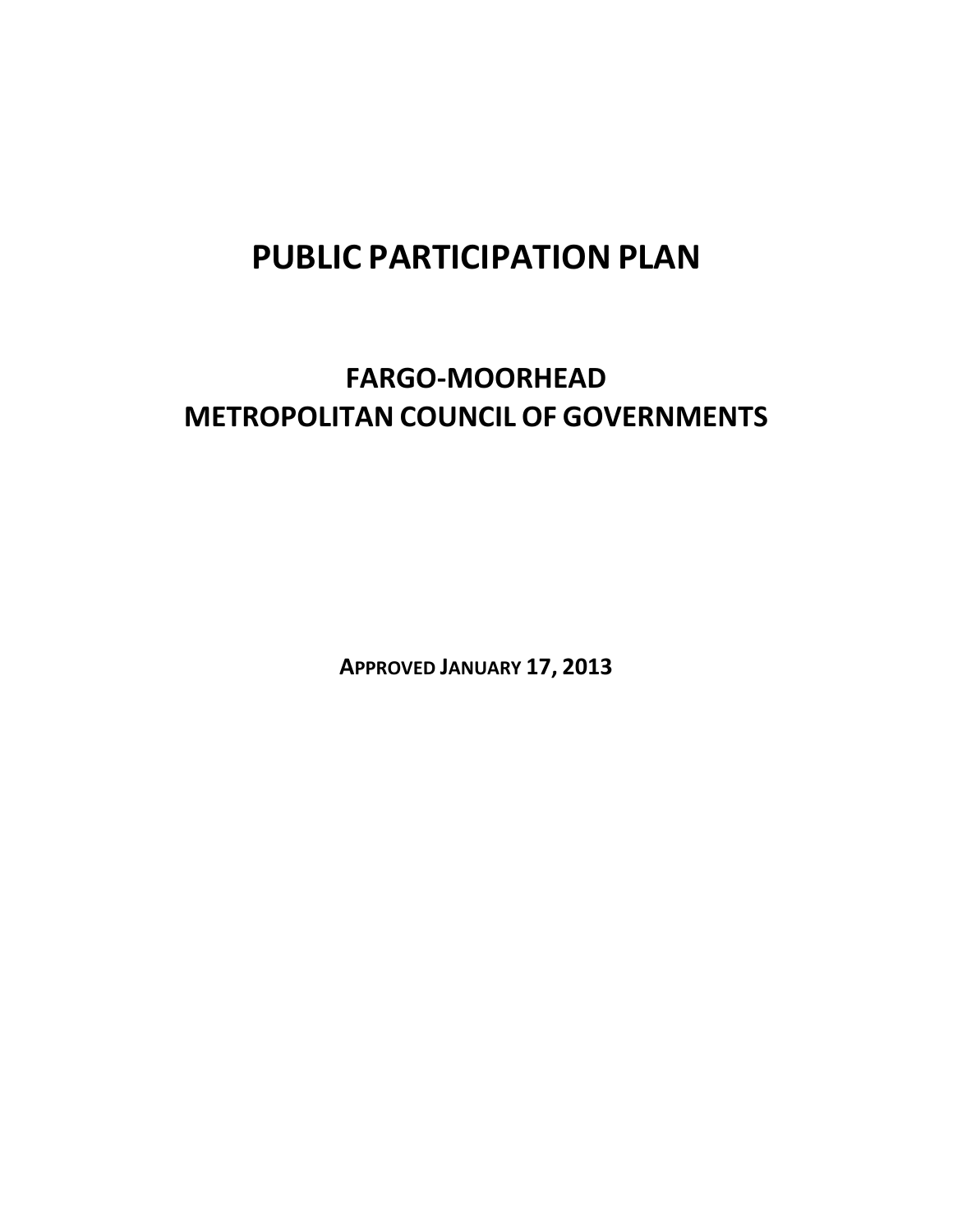#### **ACCESS TO INFORMATION**

THE ADOPTED PUBLIC PARTICIPATION PLAN (PPP) IS AVAILABLE IN ITS ENTIRETY ON THE METRO COG WEBSITE AT WWW.FMMETROCOG.ORG OR IN HARD COPY AT METRO COG OFFICES LOCATED AT ONE NORTH 2<sup>ND</sup> STREET (CASE PLAZA), FARGO ND 58102. ADDITIONALLY, OTHER INFORMATION INCLUSIVE OF STUDIES, PLANNING DOCUMENTS, TRANSPORTATION PLANS, AGENDA'S AND MEETING MINUTES ARE LOCATED ON THE METRO COG WEBSITE.

#### **STAYING CONNECTED**

ANY INTERESTED INDIVIDUAL(S), GROUPS, ORGANIZATIONS OR ASSOCIATIONS CAN BE ADDED TO METRO COG'S INTERESTED PERSONS LIST BY SIMPLY CONTACTING METRO COG AT EITHER 701.232.3242 OR VIA EMAIL AT METROCOG@FMMETROCOG.ORG.

#### **DISCLAIMER**

THE PREPARATION OF THIS DOCUMENT WAS FUNDED IN PART BY THE UNITED STATES DEPARTMENT OF TRANSPORTATION WITH FUNDING ADMINISTERED THROUGH THE NORTH DAKOTA & MINNESOTA DEPARTMENT'S OF TRANSPORTATION, THE FEDERAL HIGHWAY ADMINISTRATION AND THE FEDERAL TRANSIT ADMINISTRATION. ADDITIONAL FUNDING WAS PROVIDED BY THE MINNESOTA DEPARTMENT OF TRANSPORTATION AND THROUGH LOCAL CONTRIBUTIONS FROM THE GOVERNMENTS OF FARGO, WEST FARGO, AND CASS COUNTY IN NORTH DAKOTA; AND MOORHEAD, DILWORTH AND CLAY COUNTY IN MINNESOTA. THE UNITED STATES GOVERNMENT AND THE STATES OF NORTH DAKOTA AND MINNESOTA ASSUME NO LIABILITY FOR THE CONTENTS OR USE THEREOF.

THIS DOCUMENT DOES NOT CONSTITUTE A STANDARD, SPECIFICATION, OR REGULATION. THE UNITED STATES GOVERNMENT, THE STATES OF NORTH DAKOTA AND MINNESOTA AND THE FARGO‐MOORHEAD METROPOLITAN COUNCIL OF GOVERNMENTS DO NOT ENDORSE PRODUCTS OR MANUFACTURERS. TRADE OR MANUFACTURERS' NAMES MAY APPEAR THEREIN ONLY BECAUSE THEY ARE CONSIDERED ESSENTIAL TO THE OBJECTIVE OF THIS DOCUMENT.

THE CONTENTS OF THIS DOCUMENT REFLECT THE VIEWS OF THE AUTHORS, WHO ARE RESPONSIBLE FOR THE FACTS AND THE ACCURACY OF THE DATA PRESENTED HEREIN. THE CONTENTS DO NOT NECESSARILY REFLECT THE POLICIES OF THE STATE AND FEDERAL DEPARTMENTS OF TRANSPORTATION.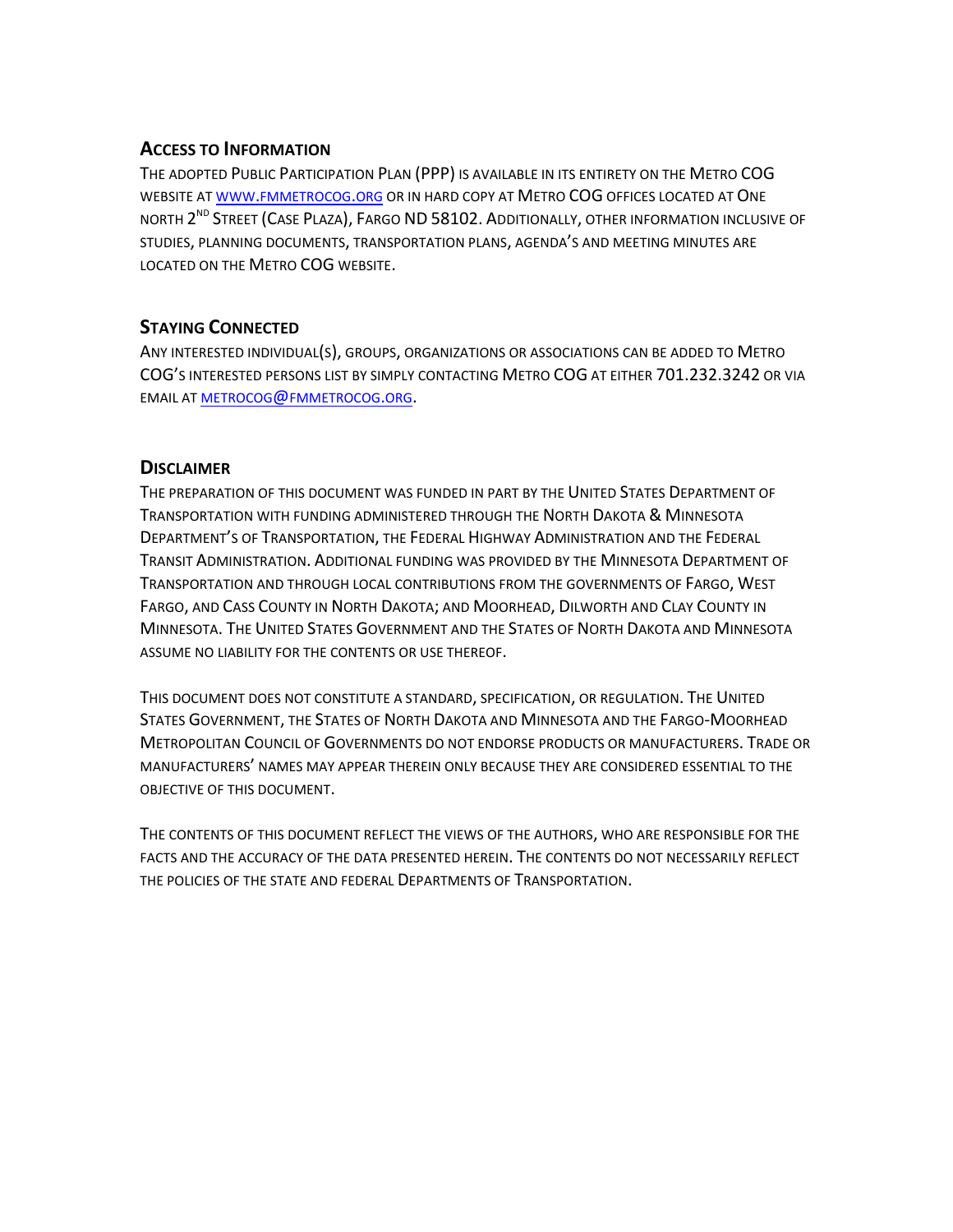# **Table of Contents**

| Section 6 – Development of the Long Range Transportation Plan                                     |
|---------------------------------------------------------------------------------------------------|
|                                                                                                   |
| Section 8 - Development of Metropolitan Wide/Subarea/Corridor Level Planning Studies Page 14      |
| Section 9 - Public Notice Requirements for Imminent Corridor Studies/Cooperative Project Concepts |
|                                                                                                   |
|                                                                                                   |
|                                                                                                   |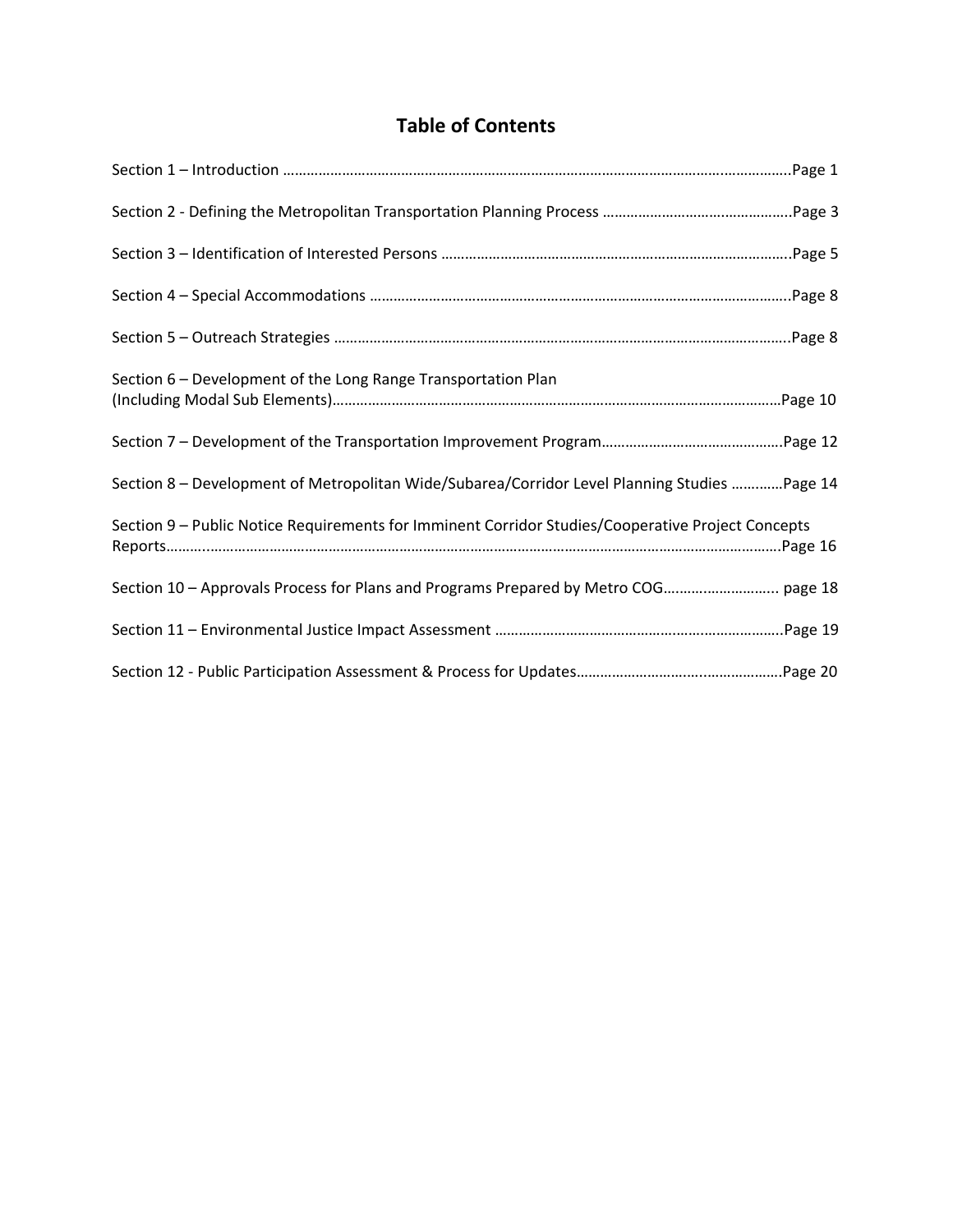## **Introduction**

As the designated Metropolitan Planning Organization (MPO) the Fargo‐Moorhead Metropolitan Council of Governments (Metro COG) is a transportation policy‐making organization as authorized under the Federal Surface Transportation Act of 1973. In July 2012, Moving Ahead for Progress in the  $21<sup>st</sup>$  Century (MAP-21) was enacted into law as the most current transportation authorization. As with past transportation authorizations, MAP-21 continues the requirement for a continuous, cooperative, and comprehensive metropolitan transportation planning process for the plans and programs developed by Metro COG. Pursuant to 23 CFR 450.316 Metro COG is required to develop a Public Participation Plan (PPP) which sets the procedures by which Metro COG will engage the public including a broad list of interested and affected individuals in the development of the metropolitan transportation planning process for the FM Metropolitan area.

Metro COG's PPP establishes a transparent decision making process that provides detailed information in regards to how the public will be involved in the development of the Long Range Transportation Plan (LRTP) and Transportation Improvement Program (TIP) for the FM Metropolitan area, and subsequent amendments thereof. Metro COG also applies the procedures outlined in the PPP to all metropolitan wide and/or subarea corridor level planning studies which serve to support its overall transportation planning program.

The current PPP was last adopted in June of 2009, and this update of the PPP was completed in advance of the next scheduled update of the Long Range Transportation Plan for the FM Metropolitan area, which was initiated in April of 2013. Future updates may occur as required by MAP‐21 or future transportation authorizations, or if new regulations from the United States Department of Transportation are issued.

#### **Objectives**

Metro COG strives to provide a proactive public involvement process that ensures the distribution of complete information, timely public notices, transparency in program development and implementation, and supports early and continuing involvement of the public in Metro COG's transportation planning program. The principle objectives of Metro COG's public participation plan are outlined in detail below, and are generally set forth pursuant to the requirements outlined in 23 CFR 450.316:

- *To establish a consistent means of notification and involvement for the public;*
- *To actively seek input and involvement from a wide variety of individuals, groups, and organizations affected by the transportation system;*
- *To establish and facilitate effective public involvement early in the planning process, before key decisions are made and while there is ample opportunity to influence decisions;*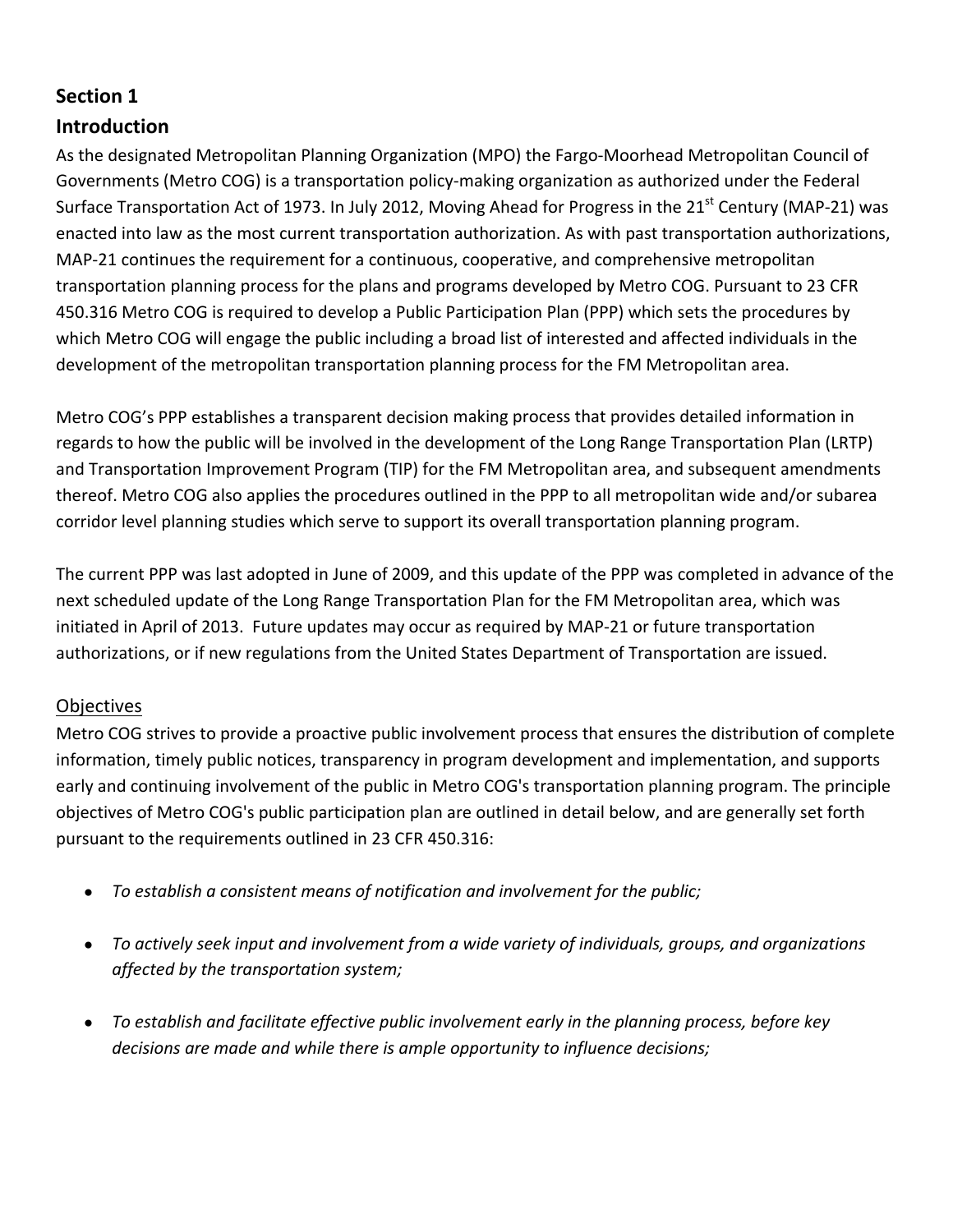- *To promote informed and thoughtful public input in regards to the decision‐making process by providing access to information in a timely manner;*
- *To fully consider and document public input;*
- *To utilize public involvement in the development of transportation plans, programs, and projects which are representative of local, regional, and state priorities/needs while incorporating a range of transportation options;*
- *To develop a public participation plan in consultation with interested parties and to update periodically as deemed necessary;*
- *To employ to the maximum extent practicable, visualization techniques, which may include: Artist renderings, computer modeled images, computer simulations, drawings, flowcharts, maps, models, photo manipulation, scenario planning tools, simulated photos, sketches, videos, or visual preference surveys.*
- Require a minimum public comment period of forty-five (45) days before Metro COG's PPP is initially *adopted, revised, or updated;*
- *Solicit and consider the needs of those who are commonly underserved by existing transportation systems, including households with low income, minorities and people with disabilities, and assure participation in compliance with Title VI of the Civil Rights Act and Executive Order 12898 ‐ Environmental Justice;*
- *Provide for the early involvement of various transportation interest groups (i.e. traffic, bicyclists, pedestrians, rideshare, parking, transportation safety and enforcement agencies, rail operators, airport, toll authorities, private transportation providers, public officials, freight shippers, environmental resources, and permit agencies);*
- *Coordinate Metro COG's PPP with statewide public participation plans to enhance public consideration and understanding of the issues, plans, and programs as well as to reduce redundancies and costs;*
- Evaluate, on a periodic basis, Metro COG's PPP to verify that the process is open to all individuals with *interest and that the procedures of this policy are being implemented and followed in accordance with federal regulation and that the objectives/criteria set forth therein is administered appropriately by Metro COG.*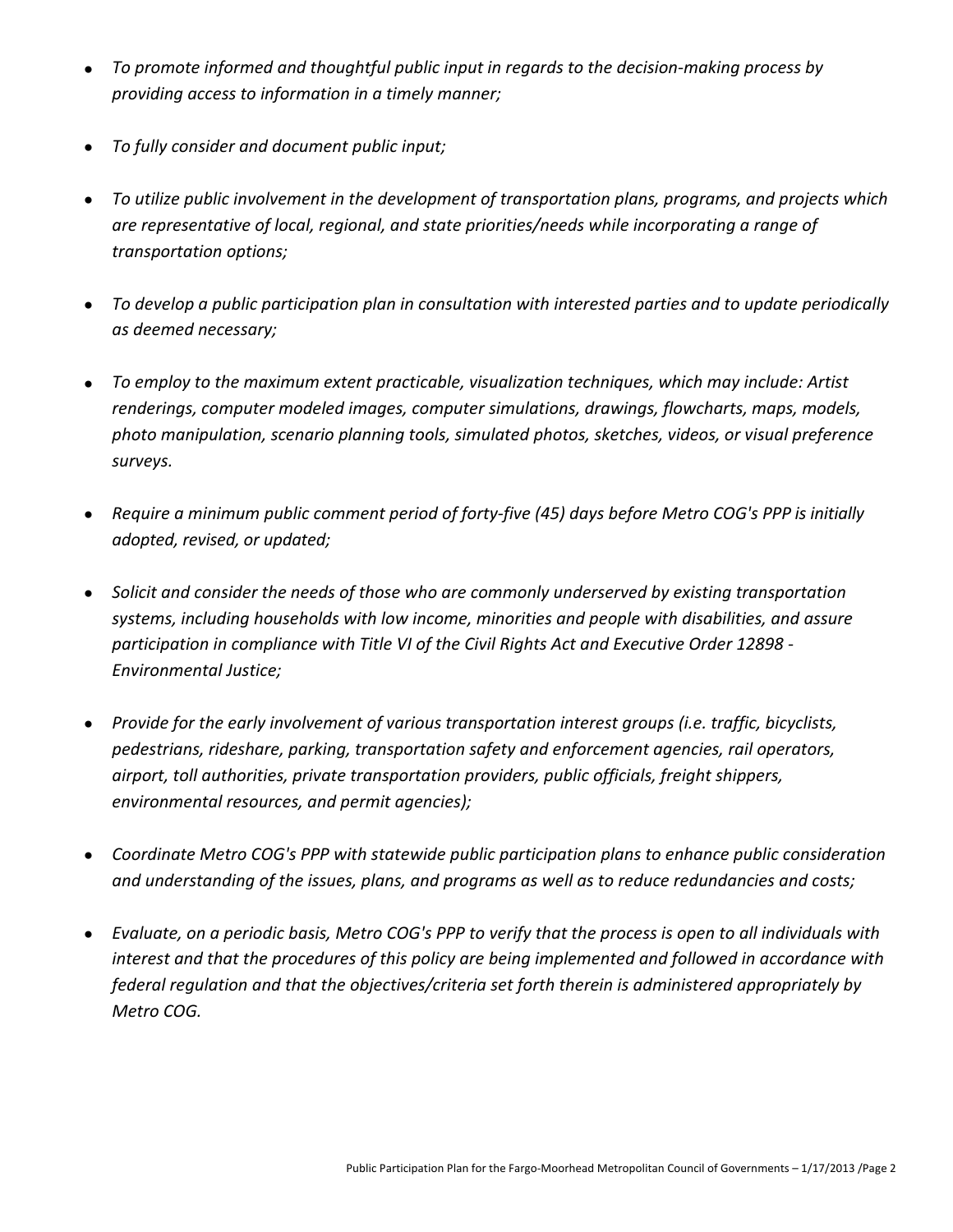## **Defining the Metropolitan Transportation Planning Process**

As the designated Metropolitan Planning Organization for the FM Metropolitan area Metro COG is required to perform an explicit set of transportation planning and programming efforts which are more clearly outlined within 23 CFR 450. The requirements of 23 CFR 450.316 direct Metro COG to develop a Public Participation Plan to ensure the general public and relevant stakeholders are given reasonable opportunities to participate in the metropolitan transportation planning process. The Public Participation Plan requirements are specific to the Long Range Transportation Plan and the Transportation Improvement Program. However Metro COG strives to ensure that its entire transportation planning process encourages meaningful public input.

What follows is a general overview of the key elements of Metro COG's transportation planning process. Section 5 through 9 of the Public Participation Plan will outline the specific public involvement strategies and procedures utilized for each element of Metro COG's metropolitan transportation planning process.

#### Long Range Transportation Plan

Metro COG is required to adopt a Long Range Transportation Plan (LRTP) which outlines a short and long range list of transportation improvements (including policy considerations) regarding the surface transportation system for the FM Metropolitan area. The LRTP is updated every five (5) years, or more frequently if necessary. At minimum, the plan includes the following:

- Existing and proposed transportation facilities (including major roadways, transit, multimodal and intermodal facilities, pedestrian walkways/bicycle facilities, and intermodal connectors);
- Operational and management strategies;
- Capital investment and other strategies to preserve the existing and projected future metropolitan transportation infrastructure;
- Environmental mitigation activities;
- Transportation and transit enhancement activities;
- Financial plan and coordinated implementation matrix.

In an effort to ensure a multimodal transportation planning process, Metro COG maintains modal sub elements of the LRTP consisting of the Bicycle and Pedestrian Plan, Transit Development Plan, and Intelligent Transportation System Plan. These modal sub elements of the LRTP each have a five (5) year planning horizon and are updated accordingly. The procedures outlined in Section 6 regarding the LRTP apply equally to each of its modal sub elements.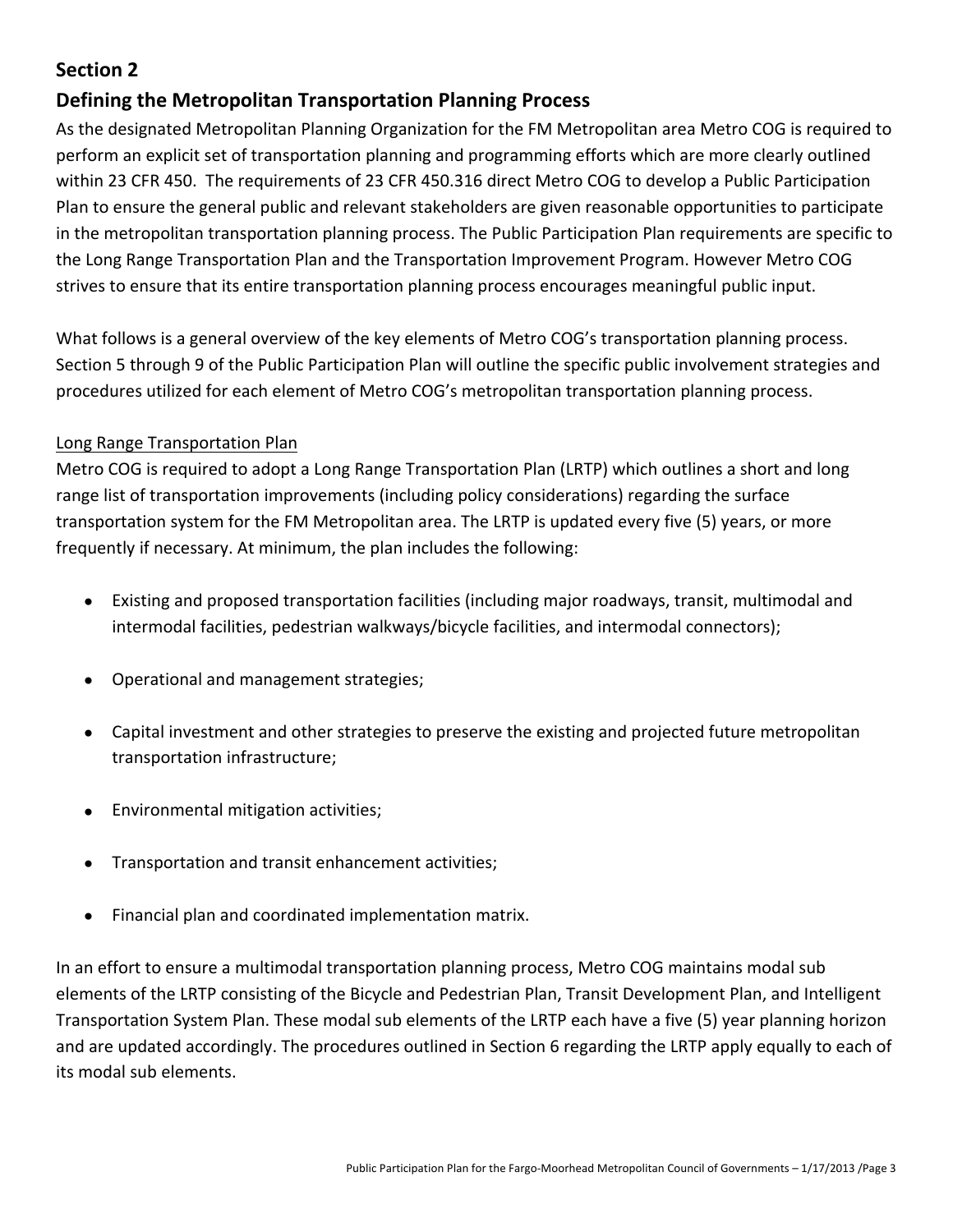#### Transportation Improvement Program (TIP)

Metro COG is required to adopt a transportation improvement program (TIP) which schedules and programs Federal aid for surface transportation projects in the FM Metropolitan area. The TIP is also inclusive of projects determined to be of Regional Significance. The TIP has a four (4) year programming horizon. While required to be updated at least once every four years, Metro COG typically updates the TIP annually. In order for a project to be in the TIP and be eligible for Federal aid, it must be derived from the LRTP, or one of its modal sub elements. At minimum, the TIP shall include the following:

- A list identifying all regionally significant projects requiring action by the Federal Highway Administration (FHWA) or the Federal Transit Administration (FTA) within the defined four year period after the initial adoption of the TIP;
- A financial plan demonstrating how the approved TIP can be implemented and an indication of resources (public or private) that can be reasonably expected to be available in order to finalize the project;
- Identification of other financial alternatives/strategies to implement projects;
- A list identifying additional projects that would be included in the approved TIP if reasonable additional resources beyond the funds recognized in the required financial plan were available; and
- An outline of project descriptions and applicable project phases.

#### Metropolitan wide/Subarea/Corridor Planning Studies

In order to support the overall metropolitan transportation planning program Metro COG completes a number of metropolitan wide, subarea, and corridor level planning studies. These studies are considered critical to ensuring that detailed area wide or corridor level transportation planning is done on issues considered to be of significance to the metropolitan transportation planning process.

#### Imminent Corridor Studies/Cooperative Project Concept Reports

Metro COG and its state and Federal partners are committed to ensuring that certain planning processes developed by Metro COG are compliant with the National Environmental Protection Act (NEPA). Metro COG initiates *Imminent Corridor Studies* or *Cooperative Project Concept Reports* to assist with linking planning and NEPA. These studies are related to projects currently programmed within the TIP or projects for which programming is considered *imminent*. This is typically accomplished by having Metro COG conduct the required planning elements of the project development process. In these cases Metro COG develops subarea corridor level planning studies to ensure conformance with NEPA so that planning products of Metro COG can be directly integrated into NEPA required documents. The public outreach that has been identified for these projects has been developed so that it is compliant with NEPA.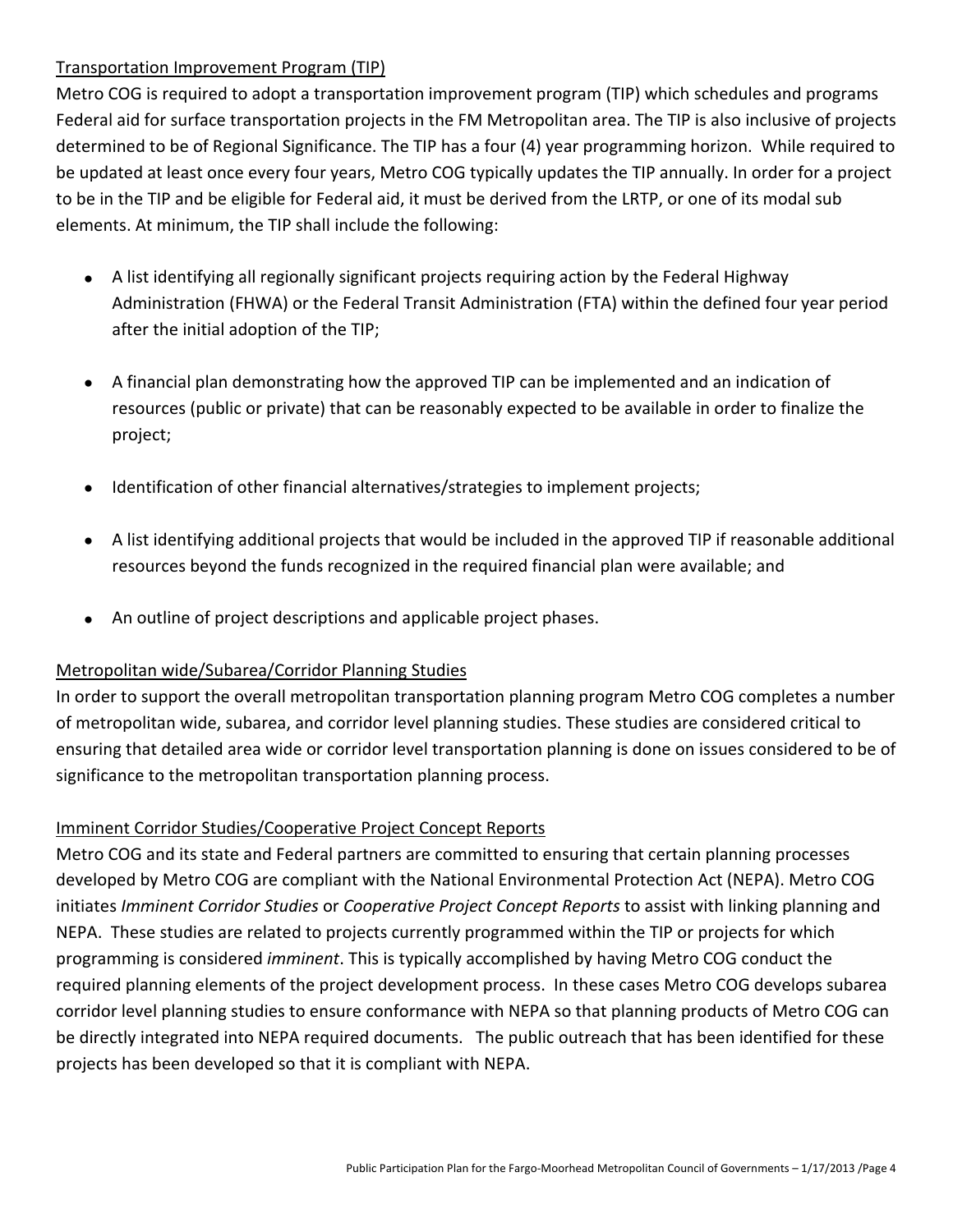#### Unified Planning Work Program (UPWP)

In order to ensure the timely implementation of the metropolitan transportation planning process, Metro COG is required to adopt a Unified Planning Work Program (UPWP). The UPWP is a 24 month work program and is reflective of the actions and activities to maintain a comprehensive, continuous, and coordinated transportation planning process. The UPWP represents the planning priorities to be carried out within the FM Metropolitan area. Public involvement in the development for the UPWP is not explicitly required of Metro COG.

# **Section 3**

## **Identification of Interested Persons**

Metro COG maintains an extensive database of *interested persons*. This list is a culmination of individuals and groups Metro COG has determined to be relevant to the metropolitan transportation planning process. A number of individuals or groups have specifically requested inclusion as an *interested person* so as to remain informed regarding Metro COG's transportation planning process.

There are currently over 1250 individuals and organizations included in Metro COG's *interested persons* list. Metro COG maintains this list internally, with a periodic review and update of the individuals and organizations to ensure the list is current and active. Any interested individual(s), groups, organizations or associations can be added to Metro COG's interested persons list by simply contacting Metro COG at either 701.232.3242 or via email at metrocog@fmmetrocog.org.

Metro COG's *interested persons* list is the backbone of its public involvement efforts, and serves as the primary target of Metro Connection. Metro Connection is Metro COG's newsletter which is distributed three to four times annually. Metro Connection serves as the primary tool to notify Metro COG's *interested persons* list regarding public input opportunities which support the metropolitan transportation planning process. Metro COG's *interested persons* list is inclusive of the following individuals and groups who have been determined to have an interest or who have expressed an interest in Metro COG's transportation planning process:

- Elected officials of cities, counties, and townships from within Metro COGs study area;
- State and local agencies responsible for land use management;
- City and County planning commissions;
- Formal and informal traffic safety committees, transportation and transit advisory committees;
- Bicycle and pedestrian users and affiliated interest groups;
- State and local environmental agencies/groups;
- State and local resource preservation and conservation agencies/groups;
- Freight generating businesses and freight hauling businesses;
- Public and private transit and taxi operators, including public and private demand responsive operators;
- Non-profit and human service transportation agencies with low income, minority, elderly, disabled, and refugee clients;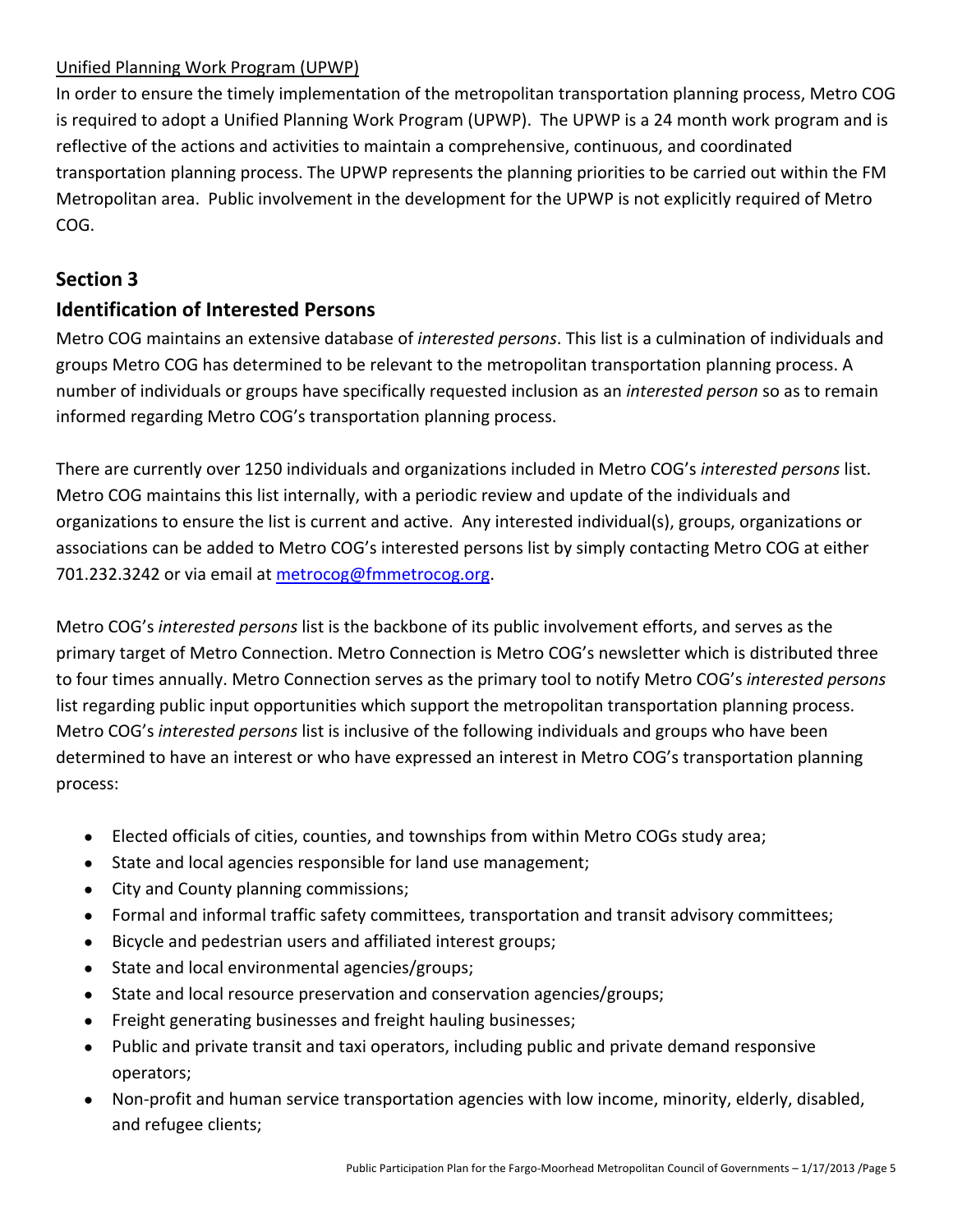- Neighborhood associations, citizens advisory committees, environmental organizations, historical/archeological preservation groups, parking authorities, park districts, school boards, etc.;
- Traffic safety and enforcement agencies;
- Chambers of commerce; economic development organizations; business representatives, including private developers;
- Members of each State Legislature representing the study area;
- Appropriate state and federal agencies (E.g. modal divisions of MnDOT and NDDOT, Minnesota Pollution Control Agency and ND Department of Health, FHWA, FTA, etc.);
- Members of Metro COGs Transportation Technical Committee and other interested local staff from within the study area;
- Contacts with local and regional print and broadcast media outlets;
- Outreach to traditionally underserved groups (Title VI, Affirmative Action, Environmental Justice).

#### Targeted Outreach to Key Stakeholders

Based on guidance from state and Federal agencies, as well as Policy Board expectations, Metro COG strives to ensure special effort is undertaken to maintain outreach to several groups, individuals, and organizations considered critical to its transportation planning process. Metro COG intends to specifically maintain outreach to the following individuals, groups, organizations or populations. These groups are specifically identified and grouped in Metro COGs list of *interested persons*, and are specifically targeted for input as part of the metropolitan transportation planning process.

- Freight Industry: Metro COG works to ensure the coordinated involvement of freight representatives in the development of the LRTP and TIP through the inclusion of numerous freight and freight related stakeholders within the *interested persons* list. Metro COG continues to include a representative from the Greater Fargo‐Moorhead Economic Development Corporation (GFMEDC) on its Transportation Technical Committee.
- Public Transportation and Human Service Transportation: Metro COG utilizes the Metropolitan Transportation Initiative (MTI) to oversee and facilitate discussion in regards to the LRTP and TIP with agencies that represent low income, minority, elderly, disabled and refugee clients. In addition Metro COG maintains a grouping of individuals who are specifically targeted for transit and transit related planning studies, and who generally represent the needs of transit dependent individuals and agencies.
- Environmental Justice Groups (Including ADA & Title VI): To support Metro COG's overall Title VI Plan and to ensure compliance with Executive Order 12898, Metro COG ensures the interests of low income, minority, individuals with disabilities, senior citizens, and other traditionally underserved individuals are taken into consideration by including them as a part of its overall *interested persons* list. Individuals and groups representative of these populations are grouped together and notified of all metropolitan transportation planning studies, specifically any special purpose or corridor level studies which may be shown to have a possible impact on these populations.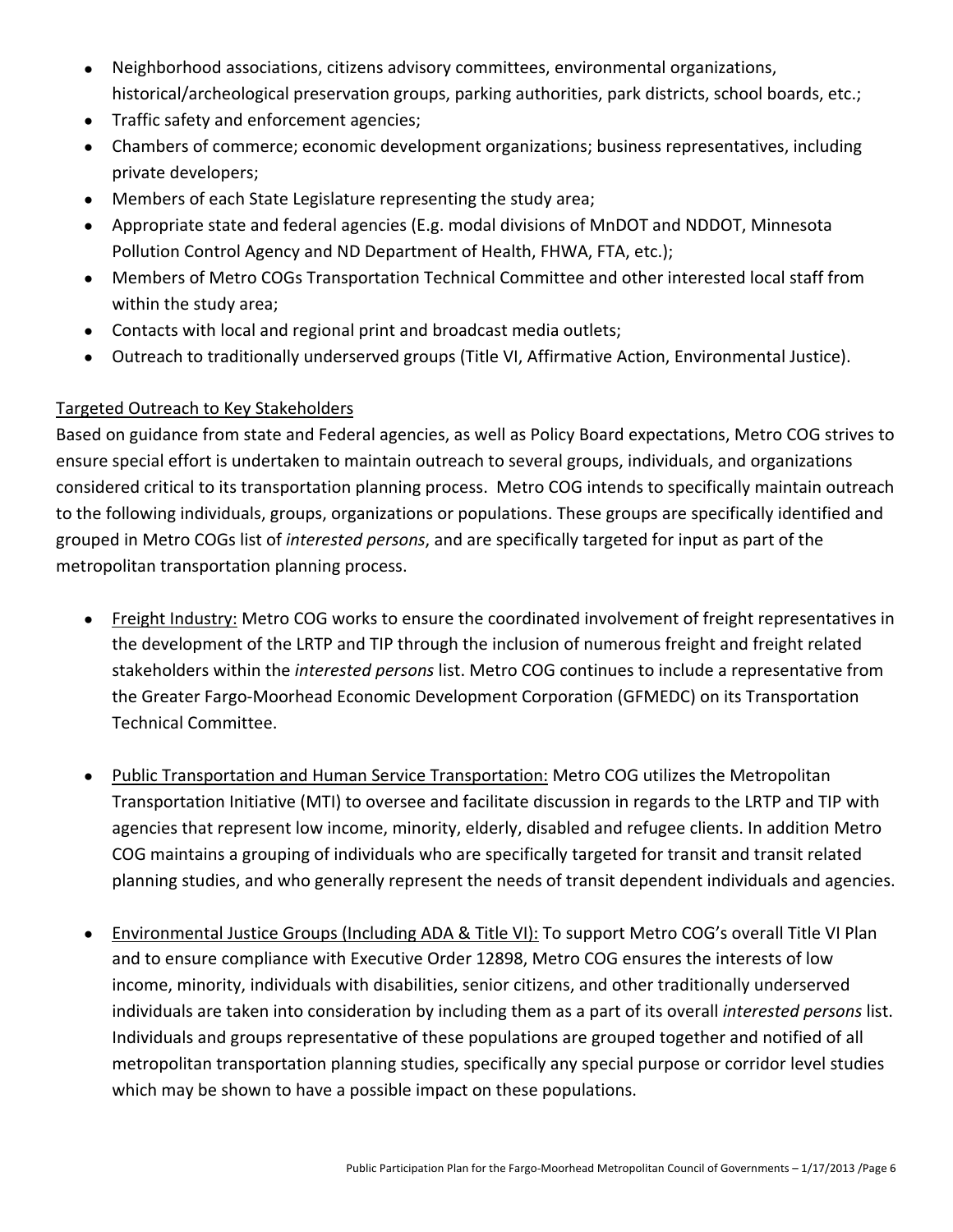Environmental Interests: Metro COG will utilize the already established Environmental Review Group to oversee and facilitate a discussion in regards to the LRTP and TIP. This group includes representation from the following industries/interests: land use management, natural resources, conservation, environmental protection, recreation and agricultural.

#### Committees Internal to Metro COG

Metro COG has five (5) internal standing committees which serve to oversee the planning and technical operations of Metro COG. With the exception being the MAT Board, these internal standing committees work at the behest of the Metro COG Policy Board which is responsible for the administrative and policy decisions of the metropolitan transportation planning process. The MAT Board advises the Moorhead City Council and Fargo City Commission, and does not directly report to the Metro COG Policy Board.

Figure 1 demonstrates committees internal to Metro COG, and provides a summary of the composition of each committee, when they meet, and how materials are distributed and made available to the public. A number of interested persons and targeted stakeholder groups receive committee mailings and related information.

|                                                            | Membership                                                                                                                   | <b>Responsibilities</b>                                                                                         | <b>Meeting</b><br>Frequency  | <b>Meeting</b><br><b>Materials</b> | <b>Meeting</b><br><b>Materials</b>  | Information<br>on Website | Past<br><b>Meeting</b>       |
|------------------------------------------------------------|------------------------------------------------------------------------------------------------------------------------------|-----------------------------------------------------------------------------------------------------------------|------------------------------|------------------------------------|-------------------------------------|---------------------------|------------------------------|
|                                                            |                                                                                                                              |                                                                                                                 |                              | (hard<br>copy)                     | (electronic<br>copy)                |                           | <b>Minutes</b>               |
| <b>Policy Board</b>                                        | Appointed<br>representatives<br>from local units of<br>government                                                            | Administrative leadership with authority on budget,<br>policy, and planning activities                          | 3rd<br>Thursday<br>(Monthly) | <b>Members</b><br>only             | <b>Email list</b>                   | Full agenda<br>packet     | Available<br>on<br>website   |
| Transportation<br><b>Technical</b><br><b>Committee</b>     | Technical staff<br>from local units of<br>government and<br>cognizant<br>agencies                                            | Advise Policy Board on planning and policy activities                                                           | 2nd<br>Thursday<br>(Monthly) | <b>Members</b><br>only             | <b>Email list</b>                   | Full agenda<br>packet     | Available<br>on<br>website   |
| Metropolitan<br><b>Transportation</b><br><b>Initiative</b> | Human and Social<br>Service Agencies,<br><b>Transit Providers</b>                                                            | Issues and programming regarding human service<br>public transportation                                         | As needed                    | Members<br>only                    | Email list                          | Full agenda<br>packet     | Available<br>on<br>website   |
| Bicycle &<br>Pedestrian<br><b>Committee</b>                | <b>Technical staff</b><br>and citizen<br>members                                                                             | Bicycle and pedestrian issues                                                                                   | Quarterly                    | None                               | <b>Members</b><br>and email<br>list | Full agenda<br>packet     | Available<br>on<br>website   |
| <b>MAT Board</b>                                           | Elected<br>representatives<br>from local units of<br>government, area<br>colleges, and a<br>jointly appointed<br>chairperson | Coordinate MATBUS operations between the City of<br>Moorhead and City of Fargo and key<br>stakeholders/partners | Monthly                      | Members<br>only                    | <b>Members</b><br>and email<br>list | Full agenda<br>packet     | Available<br>on<br>website   |
| Geographic<br><b>Information</b><br>Systems (GIS)          | Technical staff<br>from local units of<br>governments                                                                        | GIS data needs, sharing, and standardization issues                                                             | As needed                    | <b>Members</b><br>only             | <b>Members</b>                      | Full agenda<br>packet     | Available<br>upon<br>request |

#### **Figure 1 – Summary of Metro COG Standing Committees**

Notes: Metro COG typically distributes committee materials one week in advance of the scheduled meeting; all meeting minutes are posted to the web page once approved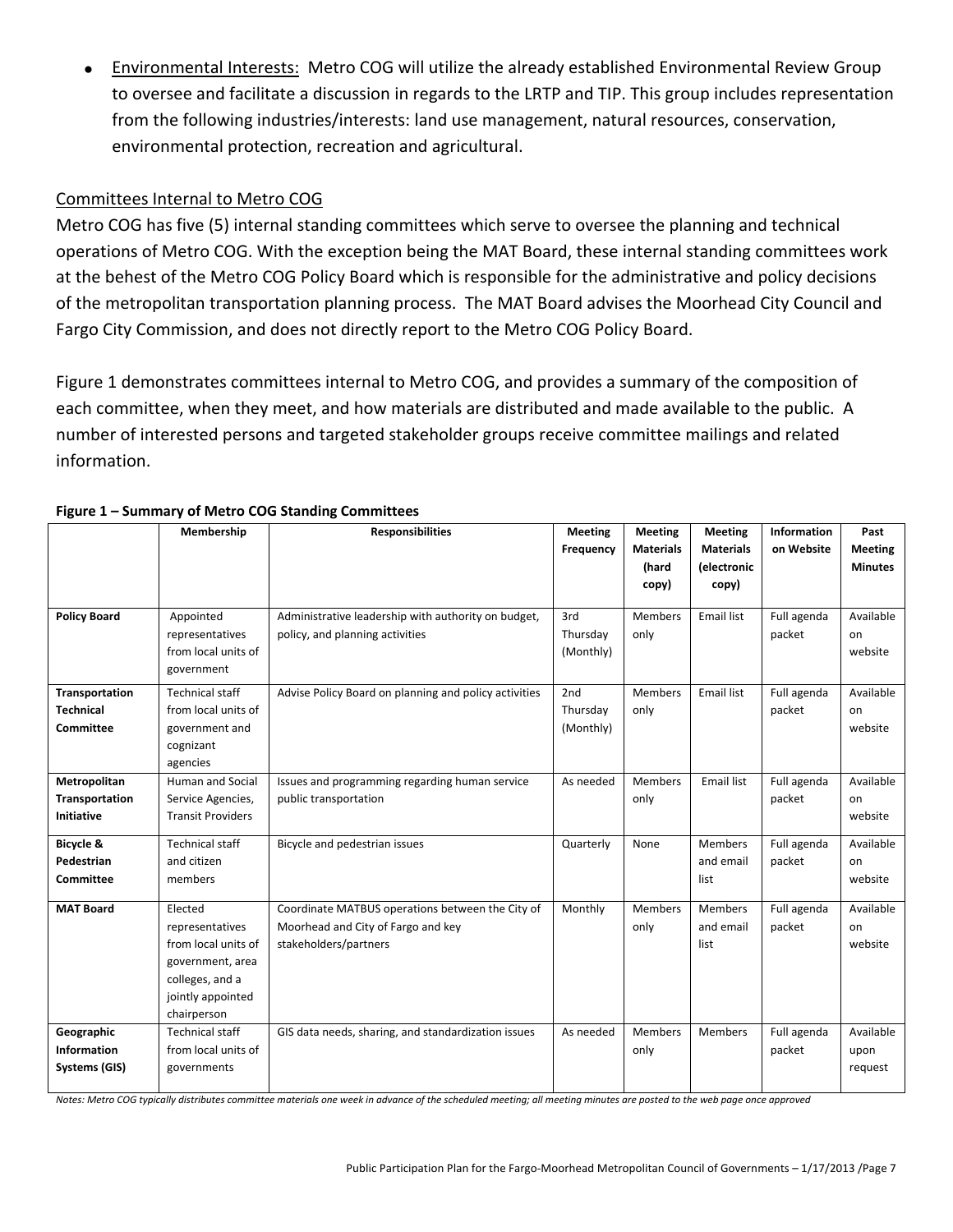## **Special Accommodations**

Metro COG is committed to ensuring all individuals regardless of race, color, sex, age, national origin, disability/handicap, sexual orientation, or income status have access to Metro COG's programs and services. Metro COG will make a good faith effort to accommodate requests for translation services for meeting proceedings and related materials. All meeting notices distributed by Metro COG include a standard disclaimer notifying the public regarding the options available to request special accommodations to participate in a specific meeting or to review specific documents. As part of Metro COG's approved Title VI Plan, Metro COG maintains a list of auxiliary aids and services. All Metro COG meetings are held in handicapped accessible locations and are accessible to mobility impaired individuals; and in locations considered generally served by public transportation.

## **Section 5**

## **Outreach Strategies**

Metro COG recognizes the importance of including a broad range of citizen participation and communication techniques into the metropolitan transportation planning process. Metro COG utilizes a variety of methods to inform and educate the public during transportation plan updates, transportation plan amendments or general planning studies. Figure 2 (page 17) demonstrates how specific outreach activities are used to support elements of the metropolitan transportation planning process. Metro COG generally utilizes the following methods and techniques to notify the public and gather input regarding the metropolitan transportation planning process:

- Public Meetings: These meetings generally function in coordination with transportation plan updates or planning studies with the overall intent of involving the public in the determination and consideration of identified issues and the development of project alternatives. All public meetings are announced to the public via those mediums outlined herein.
- Advertising of Public Meetings: Notice of public involvement opportunities may include posting of notices in public places, and direct notification of *interested persons* identified in the process. Metro COG utilizes both public legal notices and box (display) ads in local newspapers to advertise public meetings and public input opportunities.
- Metro Connection: Metro Connection is Metro COG's newsletter, which reports upon ongoing and time sensitive elements of the metropolitan transportation planning process. Metro Connection is distributed three to four times annually, and is sent directly to Metro COG list of *interested persons*. Metro COG uses Metro Connection to notify its list of *interested persons* regarding major project milestones and public input opportunities which support the metropolitan transportation planning process. Metro Connection is used specifically to notify the public and *interested persons* regarding development of the Long Range Transportation Plan (its modal sub elements), the Transportation Improvement Program, metropolitan wide plans, and subarea corridor planning studies.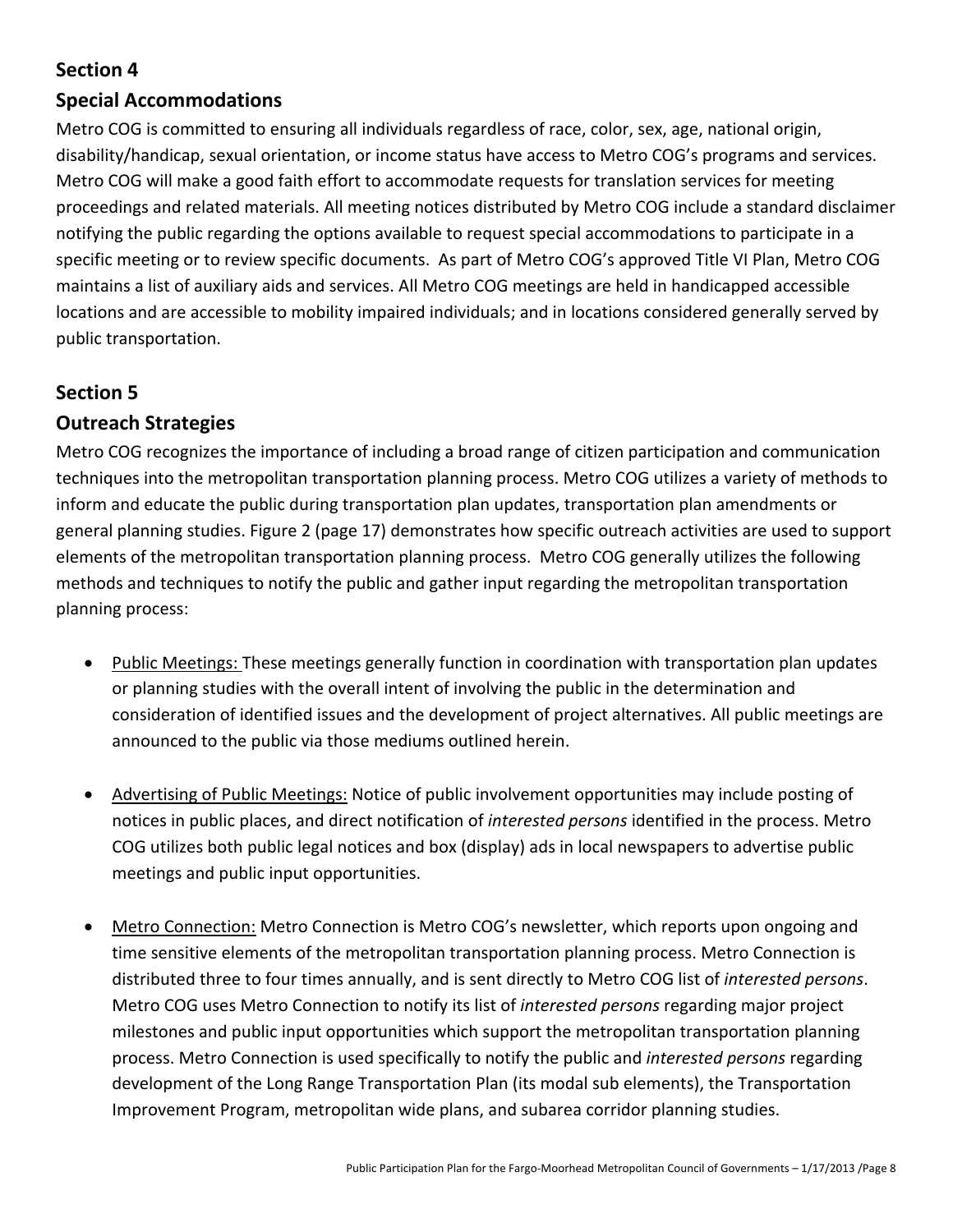- News Media (Radio, Television, Newspapers): Metro COG notifies media through general purpose meeting notifications and project specific press releases. Metro COG maintains a current list of media contacts.
- Web Based, Electronic Media, and Social Media (www.fmmetrocog.org): The Metro COG website is utilized to accommodate the timely delivery of information to the public. Information inclusive of meeting agendas, notices, announcements, draft/final plans, minutes, maps and studies are located on the web in accessible formats to the public. Metro COG uses a digital version of its *interested persons* list to provide electronic email notifications regarding various events or meetings and to make general or special purpose announcements.
- Interested Persons List: Metro COG maintains an extensive list of public participation contacts which includes representation as noted in Section 3. Metro COG uses its *interested persons* list to provide notification of input opportunities to support the metropolitan transportation planning process.
- Citizen Surveys: On a project specific basis citizen surveys will be used to collect data and other relevant information. This information is generally documented within the transportation plan or study.
- Focus Groups: This meeting format is utilized by Metro COG to facilitate discussion amongst a defined group of stakeholders in regards to a single topic.
- Visualization Techniques: This content focused technique utilizes graphics such as maps, charts, graphs, pictures and renderings to communicate relationships, trends, performance thresholds, deficiencies, issues, recommendations and considerations to the public.
- Study Review Committee: Study review committees are structured by Metro COG to oversee certain projects and typically represent a distinct segment of the community and/or interest groups. These are most often formed as a committee of affected technical staff and interested persons to oversee the implementation of metropolitan wide, sub area, or corridor level transportation planning studies. If a study review committee is established it shall be the responsibility of Metro COG to ensure that it includes balanced representation from a variety of transportation interests. Study review committees typically make recommendations to the Transportation Technical Committee and Policy Board. If a study review committee is not established the Transportation Technical Committee and Policy Board shall actively serve in an advisory capacity during the Plan's development.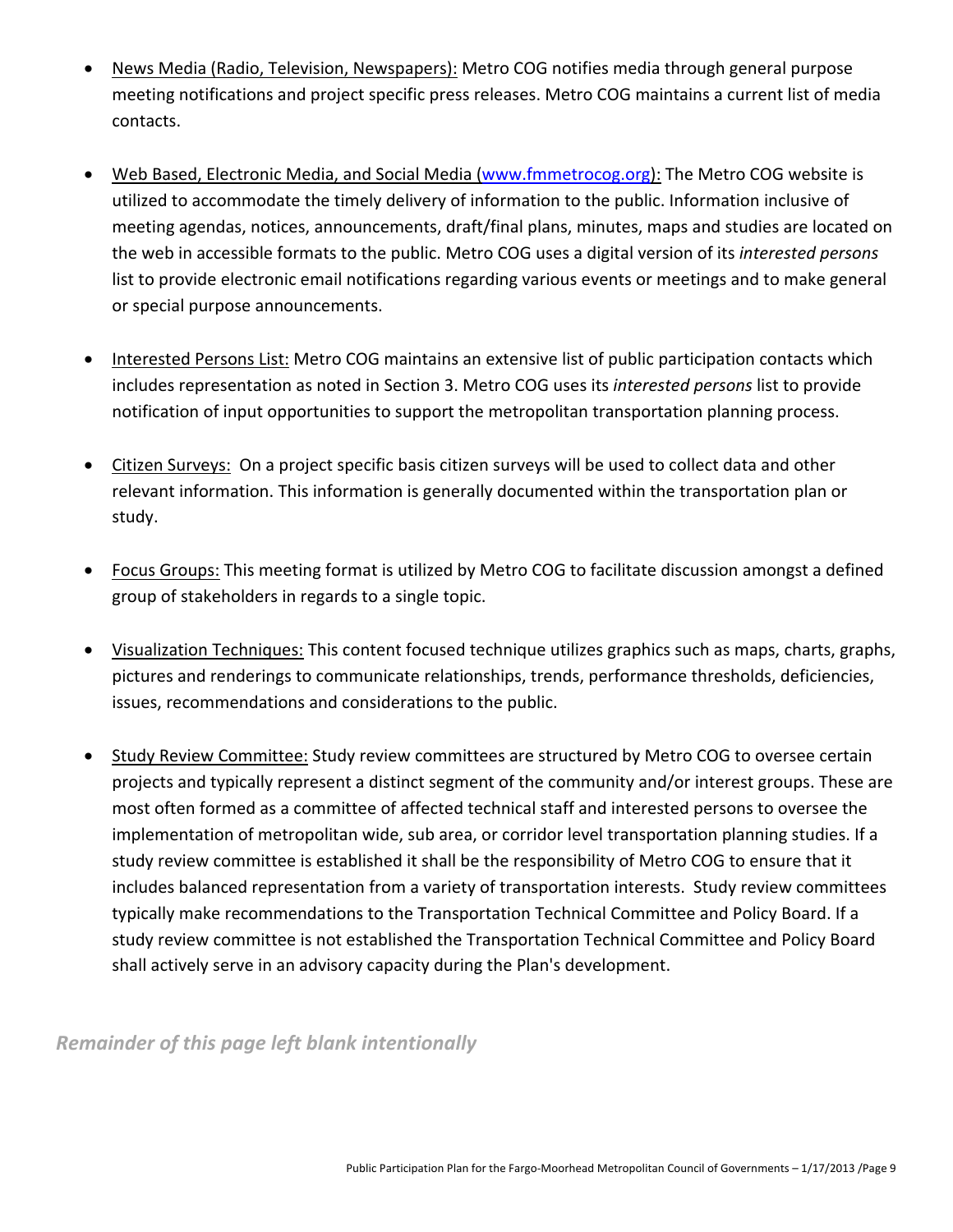## **Development of the Long Range Transportation Plan (Including Modal Sub Elements)**

As discussed in Section 2 Metro COG is required to develop and maintain the Long Range Transportation Plan (LRTP) for the FM Metropolitan area. During the development or update of Metro COG's LRTP or any modal sub element thereof, the following outreach activities will be utilized as part of the public participation process. Each activity and the applicable plan related results will be incorporated within the appendices of the LRTP.

#### **Public Notifications**

Metro COG will provide notice to the public of its intent to develop or update the LRTP or any of its sub elements at the beginning of the plan development process. At critical points in the development of the LRTP, public input will be sought from the public and interested persons regarding identified needs/deficiencies, proposed strategies/policies, and identified projects/improvements. Notification regarding LRTP development or update activities will be announced through the Metro Connection, which is targeted to Metro COG's entire *interested persons* list. All public notices are subject to the special accommodations clauses outlined in Section 4 of this document.

The following parameters are used for noticing public input opportunities in support of the LRTP or one of its modal sub elements:

- Public notice is posted no less than seven (7) days prior to the public input opportunity (meeting);
- No less than a fifteen (15) day period is provided for which public comments can be submitted.

The public notice in the form of a box or display ad will be published in The Forum of Fargo‐Moorhead, the newspaper of general circulation in the region, posted prominently on Metro COG's website, and sent to those interested groups and agencies included on the *interested persons* list. Amendments to the LRTP require a legal public notice.

Metro COG will consider using other forms of public notice including press releases, letters to the editor, local access cable TV programming, email, etc. as deemed appropriate to disseminate public notice information regarding the LRTP development or update.

At minimum, the public notice will include the following information: a brief description of the anticipated planning process and actions to be taken; the Plan's purpose and affect on the region; a general schedule of the Plan's development or update; an explanation of the opportunities that will be available for public comment and participation, and Metro COG contact, if further information is desired.

#### Availability of Draft Plan (and Interim Support Materials)

Metro COG shall make all materials developed throughout the process of updating the LRTP, including the draft LRTP available to the public. Materials used in support of the LRTP development including the draft LRTP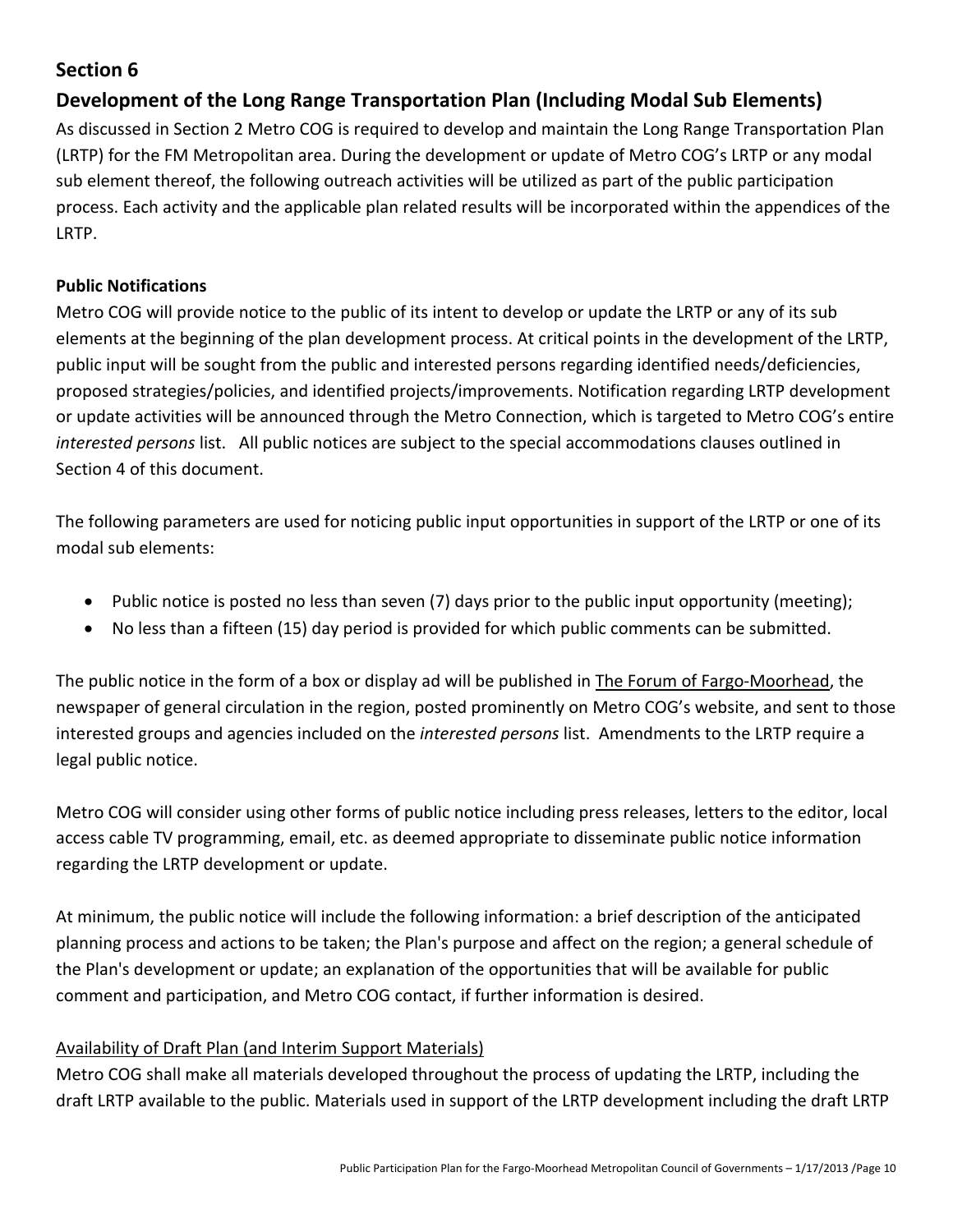will be posted to Metro COG's website. At such time as a draft LRTP is published, it will be available for public inspection at the Metro COG offices and on Metro COG's website.

#### Documenting Substantive Changes to a Draft Plan

With due consideration given to public comment or any other applicable information received from the previous procedural steps, Metro COG will prepare the final LRTP. If substantive written or oral comments are received on the draft LRTP, either through the public involvement process or through the interagency consultation process, a summary, analysis, and report of the disposition shall be included in the final LRTP.

If the final LRTP contains substantive changes from the one which was made available for public comment or if the plan includes new material issues which interested parties could not reasonably have foreseen from the earlier public involvement efforts, Metro COG will provide an additional duly announced public comment period on the revised draft LRTP of not less than fifteen (15) days. A legal public notice will be published in The Forum of Fargo-Moorhead advertising this extended comment period and note where copies of the new information can be reviewed or obtained. The amended draft plan will be made available for review in electronic format via the Metro COG website. The final LRTP will document the public involvement process, present a summary of all public comments received and demonstrate Metro COG's consideration to these comments.

#### Amending the Long Range Transportation Plan

Changes or amendments to the LRTP are classified as either administrative modification or amendments. A description and discussion of the applicable public process for each follows.

- *Administrative Modifications:* Administrative modifications are tantamount to technical corrections that do not require a coordinated review by the MPO, FWHA and FTA or a determination of conformity by these entities. Administrative modifications shall be inclusive, but not limited to the following: descriptive material, forecasts, data bases, project costs (provided fiscal constraint is maintained), project descriptions, time frames, etc. No public notifications are required for administrative amendments. Administrative modifications may require coordination with the respective State DOT. Administrative modifications are approved by the Policy Board at the recommendation of the Transportation Technical Committee.
- *Amendments:* The addition or deletion of any project or group of projects constitutes an amendment. An amendment to the LRTP is subject to the requirements of the public involvement process outlined herein. The public notice requirements as outlined earlier this section (Section 6) are followed for amendments to the LRTP. Following the public input process, amendments are approved by the Policy Board at the recommendation of the Transportation Technical Committee.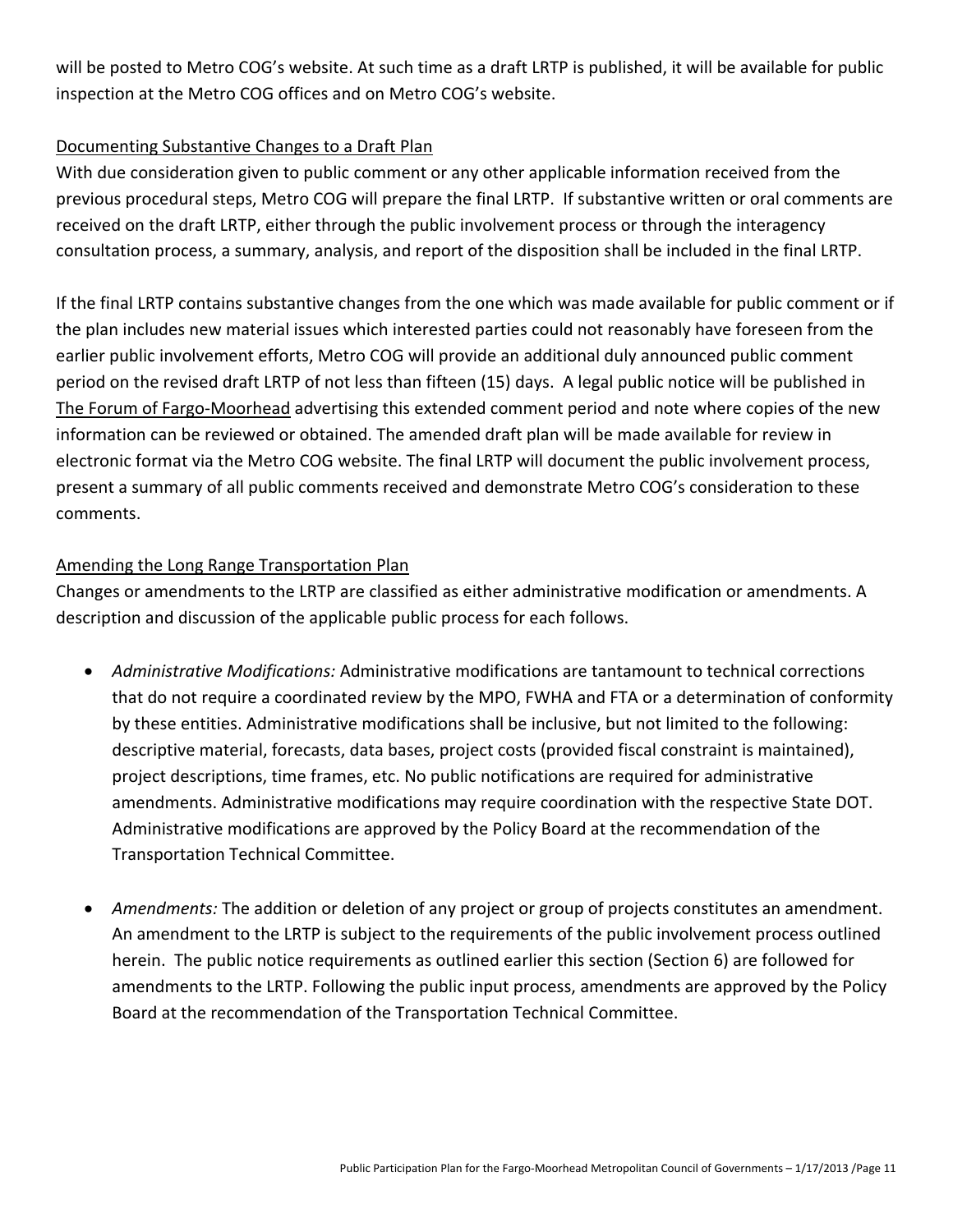## **Development of the Transportation Improvement Program**

As discussed in Section 2 Metro COG is required to develop and maintain the Transportation Improvement Program (TIP) for the FM Metropolitan area. During the development or update of Metro COGs TIP or any element thereof the following outreach activities will be utilized as part of the public participation process. Each outreach activity and the applicable plan related results will be incorporated within the appendices of the TIP.

#### **Public Notifications**

Metro COG will provide notice to the public of its intent to develop or update the TIP or any of its elements at the beginning of the TIP development process. At critical points in the development of the TIP, public input will be sought from the public and interested persons regarding identified needs/deficiencies, proposed strategies/policies, and identified projects/improvements. Notification regarding TIP development or update activities will be announced through the Metro Connection, which is targeted to Metro COG's entire *interested persons* list. All public notices are subject to the special accommodations clauses outlined in Section 4 of this document.

The following parameters are used for noticing a public input opportunities in support of TIP development:

- Public notice is posted no less than seven (7) days prior to the public input opportunity (meeting);
- No less than a fifteen (15) day period is provided for which public comments can be submitted.

The public notice in the form of a box or display ad will be published in The Forum of Fargo‐Moorhead, the newspaper of general circulation in the region, posted prominently on Metro COGs website, and sent to those interested groups and agencies included on the list of Interested Persons. Amendments to the LRTP require a legal public notice.

Metro COG will consider using other forms of public notice including press releases, letters to the editor, local access cable TV programming, email, etc. as deemed appropriate to disseminate public notice information regarding the TIP development or updates.

At minimum, the public notice for the TIP will include the following information: a brief description of the anticipated planning process and actions to be taken; the Plan's purpose and effect on the region; a general schedule of the Plan's development or update; an explanation of the opportunities that will be available for public comment and participation, and Metro COG contact, if further information is desired.

#### Consultation with Local, State, and Federal Agencies (Project Solicitation and Prioritization)

Development of the TIP is done under the guidance of 23 CFR 450.324, and follows a very detailed procedure. Specifics regarding the identification and prioritization of projects for purposes of TIP development are available within Metro COG's current approved TIP, which can be viewed on Metro COG's website at www.fmmetrocog.org, or by contacting Metro COG.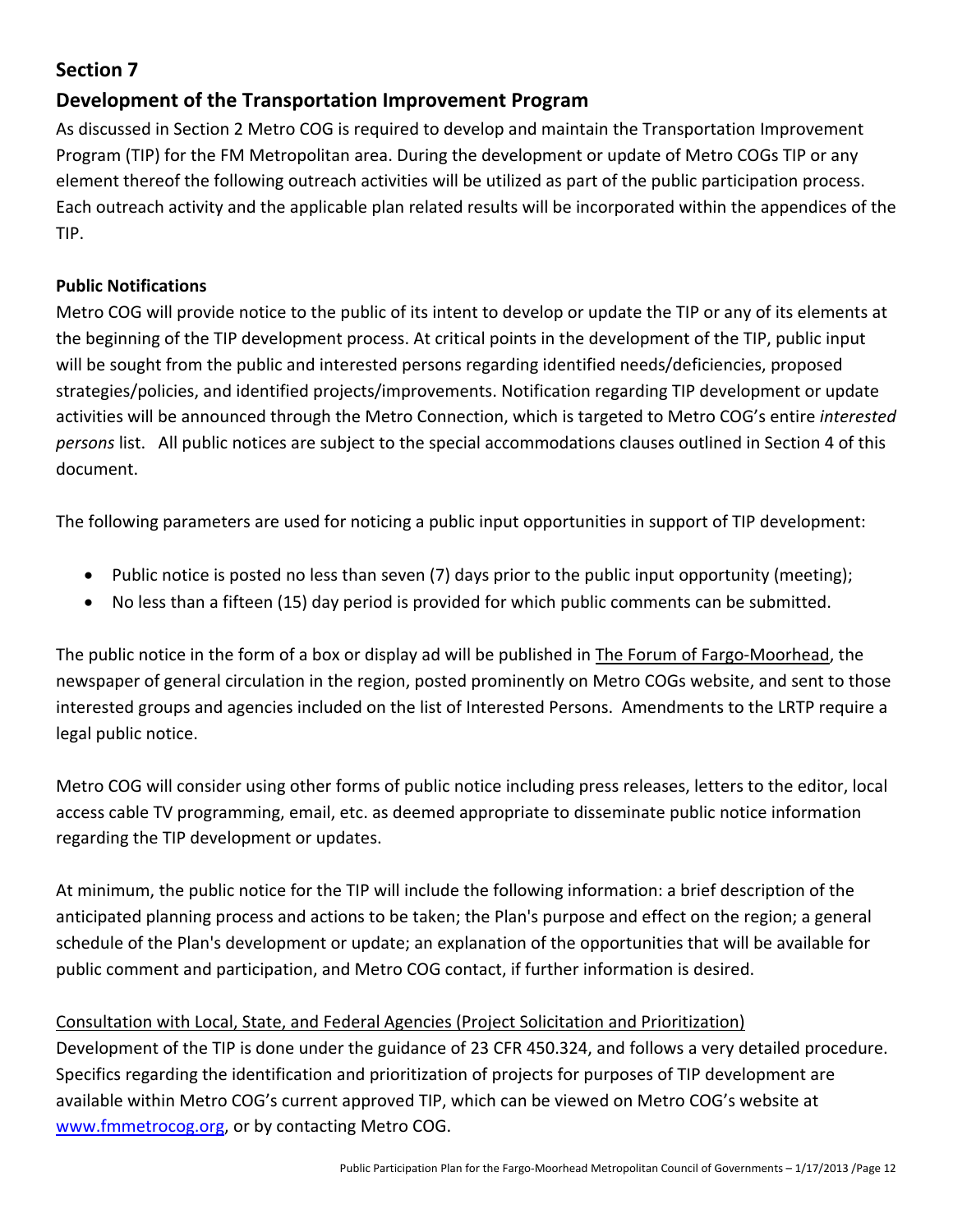#### Availability of Draft Transportation Improvement Program (and Interim Support Materials)

Metro COG shall make all materials developed throughout the process of updating the TIP, including the draft TIP available to the public. Materials used in support of the TIP development including the draft TIP will be posted to Metro COG's website. The draft TIP will be available for public inspection at the Metro COG offices.

#### Documenting Substantive Changes to a Draft TIP

With due consideration given to public comment or any other applicable information received from the previous procedural steps, Metro COG will prepare the final TIP. If substantive written or oral comments are received on the draft TIP, either through the public involvement process or through the interagency consultation process, a summary, analysis, and report of the disposition shall be included in the final TIP.

If the final TIP contains substantive changes from the one which was made available for public comment or if the plan includes new material issues which interested parties could not reasonably have foreseen from the earlier public involvement efforts, the Metro COG Policy Board may provide an additional duly announced public comment period on the revised draft TIP of not less than fifteen (15) days. A legal public notice will be published in The Forum of Fargo‐Moorhead advertising this extended comment period and note where copies of the new information can be reviewed or obtained. The amended draft plan will be made available for review in electronic format via the Metro COG website. The final TIP will document the public involvement process, present a summary of all public comments received and demonstrate Metro COGs consideration and response to these comments.

#### Amending the TIP

Changes to the TIP are defined as either amendments or modifications. Modifications to the TIP do not require public notifications. Amendments to the TIP are required to follow the procedures outlined herein. The specific thresholds used to determine the variance between a modification and an amendment change periodically and are specifically listed in Metro COG's approved TIP. The current approved TIP is posted at www.fmmetrocog.org, or is available by contacting Metro COG. However to ensure transparency through this Public Participation Plan, Metro COG provides the following general parameters typically used to determine if a TIP amendment is required:

Amendments to the TIP are required when:

- 1. Adding a project or phase(s) not listed in the current, approved TIP;
- 2. An Illustrative Project (I.e. a project for which no Federal funding had previously been secured) included in the current approved TIP is Programmed;
- 3. A Project in the current approved TIP is moved or deleted;
- 4. There is a meaningful increase in the total cost of a project. (Reasonable judgment is needed for cost changes to transit projects);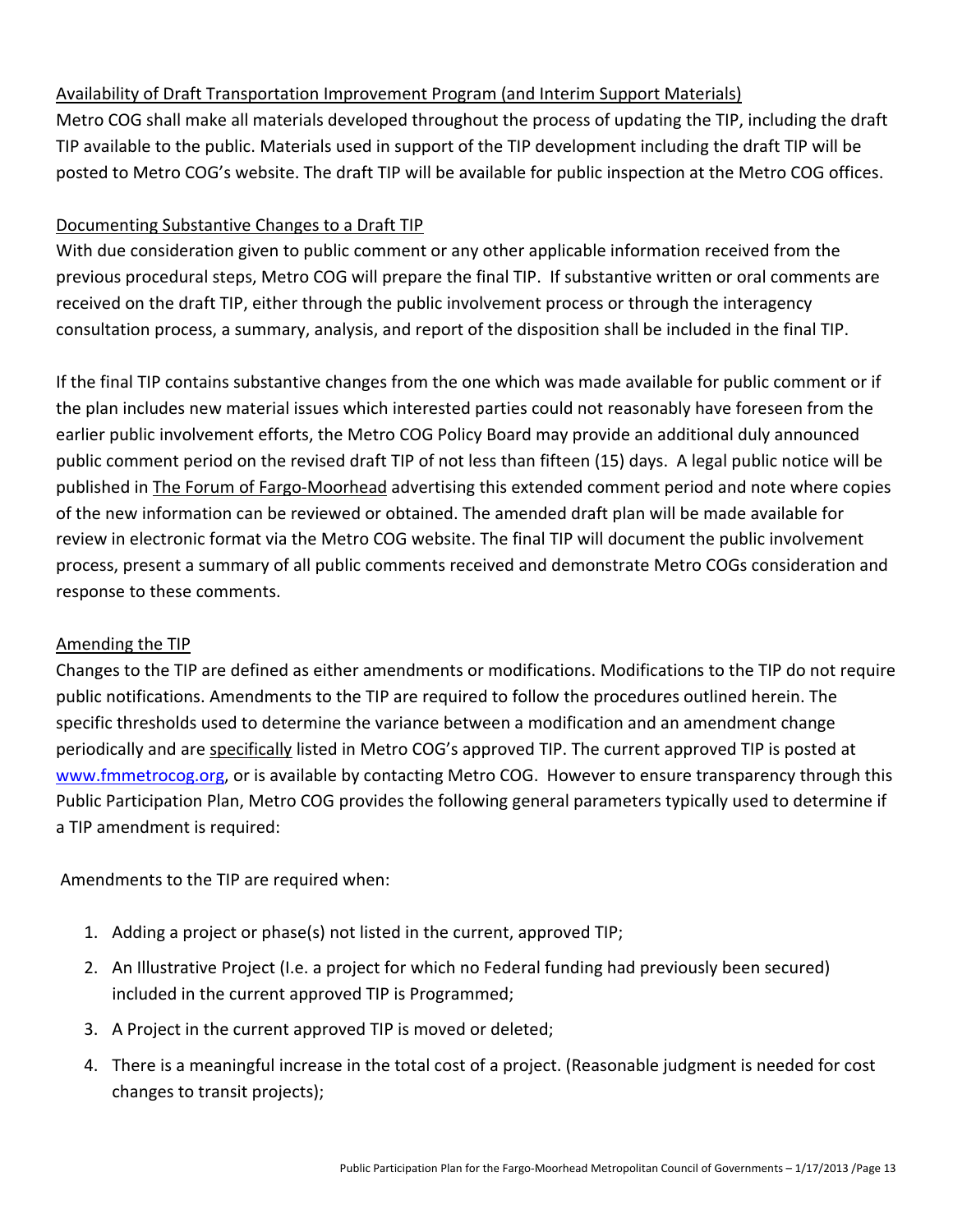- 5. A phase of work (preliminary engineering, right of way, construction, etc.) is added to the project and increases the project cost. No formal amendment (or administrative modification) is needed for adding a phase of work that does not increase project cost;
- 6. An additional source of Federal funds is added to a project;
- 7. The project scope is changed (e.g. for a bridge project changing rehab to replace; e.g. for a highway project – changing resurface to reconstruct);
- 8. There is a major change to project termini (e.g. extending or shortening a roadway project);

Modifications are required when:

- 1. A project is moved into the current TIP year from a later year. Justification is needed under "comments" to explain which specific projects are deferred to maintain fiscal constraint;
- 2. Minor changes in scope, cost or description of a project;
- 3. Splitting and combining projects already in the program, with no change in overall project schedule or funding;
- 4. The source of funds is changed for the same project/mode (e.g. from Section 5307 to Section 5339 or FTA dollars to FHWA dollars);
- 5. Project number changes (TIP or STIP);
- 6. Administrative modification including technical corrections or administrative modifications that do not require a coordinated review by the MnDOT and NDDOT or a determination of conformity by these entities (i.e. re‐demonstration of fiscal constraint). Technical corrections shall be inclusive, but not limited to the following: descriptive material, forecasts, databases, project costs, project descriptions, time frames or any other related administrative modification.

## **Section 8**

# **Development of Metropolitan Wide/Subarea/Corridor Level Planning Studies**

As discussed in **Section 2** Metro COG develops a series of metropolitan wide, subarea, and corridor level planning studies. These studies serve to support the LRTP, TIP, and the overall metropolitan transportation planning process.

During the development of metropolitan wide, subarea, and corridor level planning studies the following outreach activities will be utilized as part of the public participation process. Each outreach activity and the applicable plan related results will be incorporated within the appendices of the respective study.

#### **Public Notifications**

Metro COG will provide notice to the public of its intent to develop any metropolitan wide, subarea, or corridor level planning studies at the beginning of the preparation process. At critical points in the development of these plans, public input will be sought from the public and interested persons regarding identified needs/deficiencies, proposed strategies/policies, and identified projects/improvements.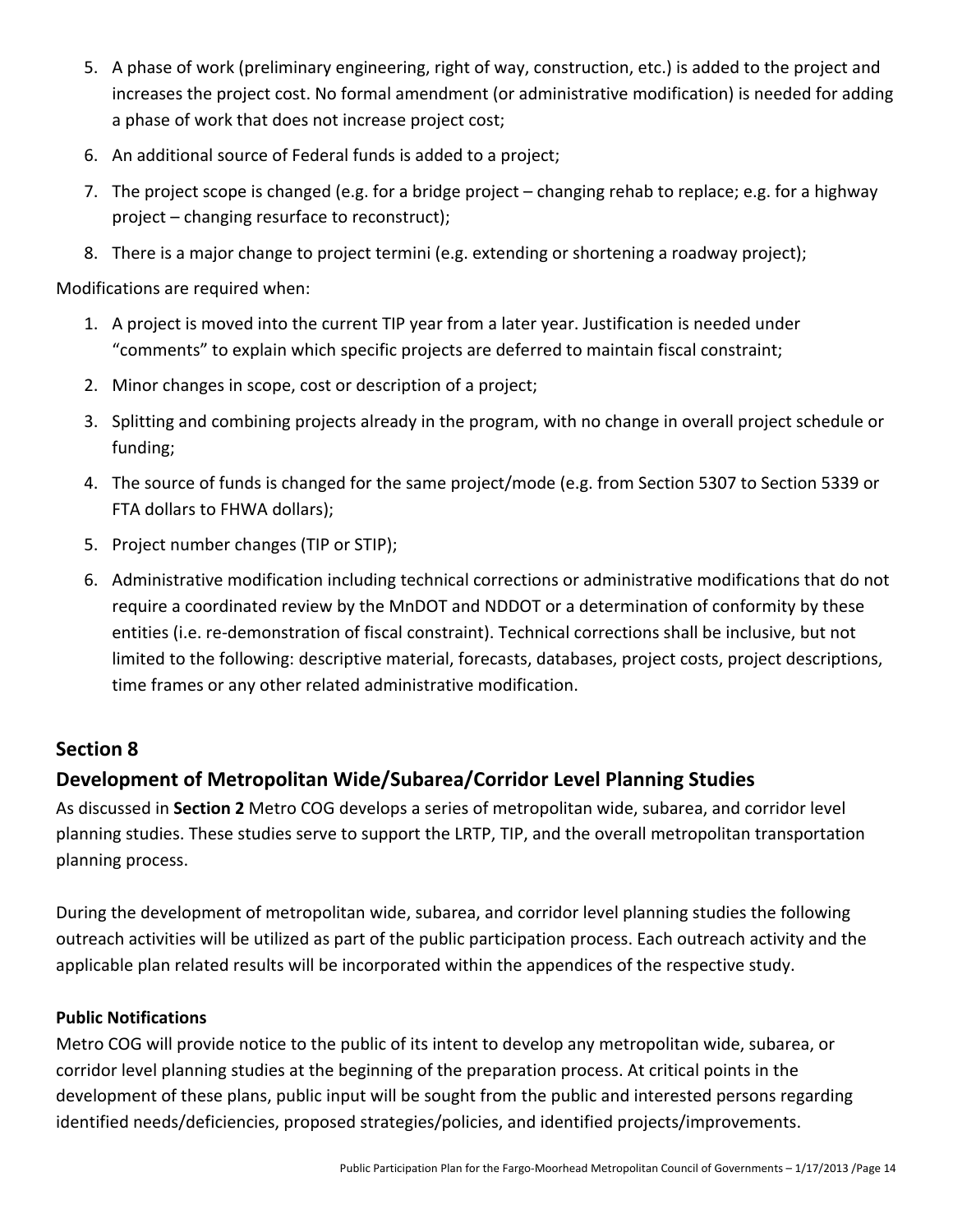If possible notification regarding development of these plans will be announced through the Metro Connection, which is targeted to Metro COG's entire interested persons list. At a minimum, Metro COG notifies adjacent residents, businesses, property owners, as well as groups from within Metro COG's *interested persons* list considered to be impacted by the specific study (E.g. Environmental Justice, Freight, etc.). All public notices are subject to the special accommodations clauses outlined in **Section 4** of this document.

The following parameters are used for noticing public input opportunities in support of metropolitan wide, subarea, and corridor level planning studies:

- Public notice is posted no less than seven (7) days prior to the public input opportunity (meeting);
- No less than a fifteen (15) day period is provided for which public comments can be submitted.

The public notice will be published in The Forum of Fargo‐Moorhead the newspaper of general circulation in the region, or other publication if the study is relevant to another publication (E.g. Hawley Herald, Barnesville Record Review, Cass County Recorder, etc.), posted prominently on Metro COGs website, and sent to those interested groups and agencies included on the list of Interested Persons.

Metro COG will consider using other forms of public notice including press releases, letters to the editor, local access cable TV programming, email, etc. as deemed appropriate to disseminate public notice information regarding the development of metropolitan wide, subarea, or corridor level planning studies.

At minimum, public notice for the development of metropolitan wide, subarea, and corridor level planning studies will include the following information: a brief description of the anticipated planning process and actions to be taken; the Plan's purpose and effect on the region; a general schedule of the Plan's development or update; an explanation of the opportunities that will be available for public comment and participation, and Metro COG contact, if further information is desired.

#### Availability of Draft Plan (and Interim Support Materials)

Metro COG shall make all materials developed throughout the process of developing metropolitan wide, subarea, and corridor level planning studies, including the draft plan available to the public. Materials used in support of the plan development including the draft plan will be posted to Metro COG's website. At such time as a draft plan is published, it will be available for public inspection at the Metro COG.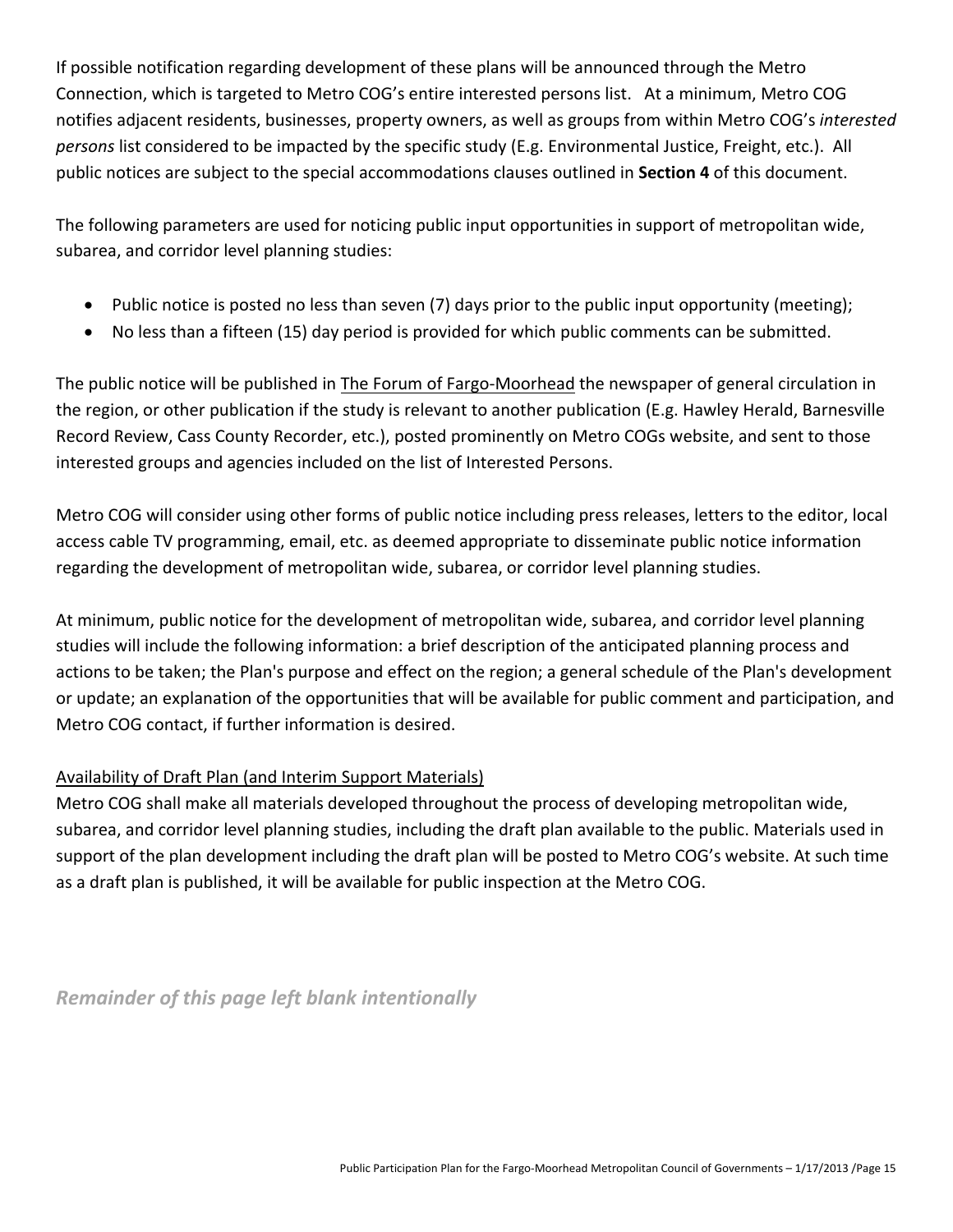# **Public Notice Requirements for Imminent Corridor Studies/Cooperative Project Concept Reports**

Metro COG adheres to the general procedures outlined for metropolitan wide, subarea, and corridor level planning studies (as discussed in Section 8) when developing imminent corridor studies/cooperative project concept reports. However, to ensure compliance with NEPA related requirements for public participation, Metro COG adheres to the following public notification timelines and procedures for imminent corridor studies/cooperative project concepts reports:

- Public Meetings: Public Meetings are noticed by legal ad no less than 15 to 21 days in advance of the meeting. Press releases are sent out to media contacts regarding the public meeting 5 to 7 days in advance of the meeting. The comment period for a public meeting must extend 15 days beyond the public meeting.
- Public Hearings: Public hearings are noticed no less than 15 to 21 days in advance of the hearing. Press releases are sent out to media contacts no less than 5 to 7 days in advance of the meeting. Public hearing transcript prepared within 30 days following the public hearing.
- Public Informational Meetings: Informational meetings are noticed with a legal ad no less than 15 to 21 days in advance of meeting. Press releases are sent out to media contacts no less than 5 to 7 days in advance of the meeting.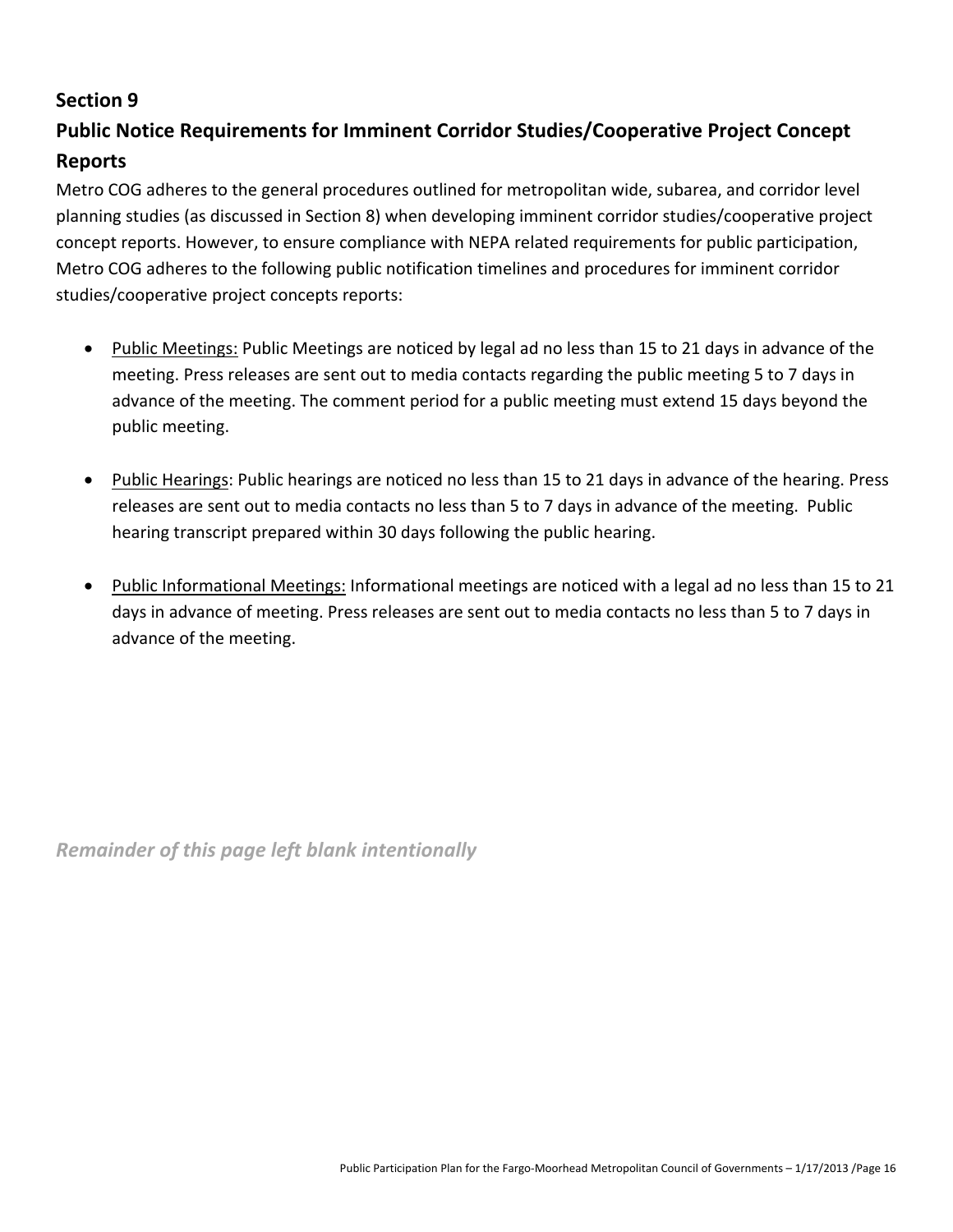| Figure 2 - Public Participation Matrix: Procedures by Program Element |  |  |  |
|-----------------------------------------------------------------------|--|--|--|
|-----------------------------------------------------------------------|--|--|--|

|                                                                                                                              | <b>Public Meeting</b><br><b>Notification</b><br><b>Requirements</b> | <b>Length of Notice</b><br><b>Prior to Public</b><br><b>Meeting</b> | <b>Comment Period</b>            | Metro<br>Connection                                                                                                           | <b>Other Considerations</b>                                                                                                                   | Environmental<br>Justice/Title VI                                                                                                              |
|------------------------------------------------------------------------------------------------------------------------------|---------------------------------------------------------------------|---------------------------------------------------------------------|----------------------------------|-------------------------------------------------------------------------------------------------------------------------------|-----------------------------------------------------------------------------------------------------------------------------------------------|------------------------------------------------------------------------------------------------------------------------------------------------|
| <b>Long Range</b><br><b>Transportation Plan</b><br>(LRTP) or Modal Sub<br><b>Elements (E.g. Transit</b><br>Development Plan) | Require box ad.                                                     | 7 days                                                              | 15 days                          | All public input<br>meetings notified<br>through Metro<br>COG Connection;<br>or sent to entire<br>Interested<br>Persons list. | Press release.<br>Materials posted to<br>website.                                                                                             | Notified as part of<br>interested persons<br>list.                                                                                             |
| <b>LRTP Amendment</b>                                                                                                        | Require a legal ad<br>(both ND and MN).                             | 7 days                                                              | 15 days                          | Not applicable                                                                                                                | Press release.<br>Materials posted to<br>website.                                                                                             | Direct notification<br>required if project(s)<br>shown to have<br>potential impact; or<br>if a transit or<br>bike/pedestrian<br>related issue. |
| Transportation<br><b>Improvement Program</b><br>(TIP)                                                                        | Require box ad.                                                     | 7 days                                                              | 15 days                          | All public input<br>meetings notified<br>through Metro<br>Connection; or<br>sent to entire<br>Interested<br>Persons list.     | Press release.<br>Materials posted to<br>website.                                                                                             | Notified as part of<br>interested persons<br>list.                                                                                             |
| <b>TIP Amendment</b>                                                                                                         | Require a legal ad<br>(both MN and ND).                             | 7 days                                                              | 15 days                          | Not applicable                                                                                                                | Press release.<br>Materials posted to<br>website.                                                                                             | Direct notification<br>required if project(s)<br>shown to have<br>potential impact.                                                            |
| Area Wide Study                                                                                                              | Require a box ad.                                                   | 7 days                                                              | 15 days                          | Notification<br>provided in Metro<br>Connection as<br>scheduling<br>permits.                                                  | Press release.<br>Materials posted to<br>website.                                                                                             | Direct notification<br>required if project(s)<br>shown to have<br>potential impact; or<br>if a transit or<br>bike/pedestrian<br>related issue. |
| <b>Sub Area/Corridor Study</b>                                                                                               | Require a box ad.                                                   | 7 days                                                              | 15 days                          | Notification<br>provided in Metro<br>Connection as<br>scheduling<br>permits.                                                  | Press release.<br>Materials posted to<br>website. Direct<br>notification to<br>adjacent and/or<br>affected businesses<br>and property owners. | Direct notification<br>required if project(s)<br>shown to have<br>potential impact; or<br>if a transit or<br>bike/pedestrian<br>related issue. |
| <b>Imminent Corridor</b><br><b>Studies/Cooperative</b><br><b>Project Concept Reports</b>                                     | Legal Notice                                                        | 15 to 21 days                                                       | 15 days beyond<br>meeting date   | Notification<br>provided in Metro<br>Connection as<br>scheduling<br>permits.                                                  | Press release 5 to 7<br>days before meeting.<br><b>Hearing transcript</b><br>prepared within 30<br>days following<br>hearing.                 | Direct notification<br>required if project(s)<br>shown to have<br>potential impact.                                                            |
| <b>Unified Planning Work</b><br>Program (UPWP)                                                                               | Legal notice (though<br>not required) (both<br>MN and ND).          | 7 days (though<br>not required)                                     | 15 days (though<br>not required) | Notification<br>provided in Metro<br>Connection as<br>scheduling<br>permits.                                                  | Press release.<br>Materials posted to<br>website.                                                                                             | Direct notification.                                                                                                                           |
| <b>Public Participation Plan</b><br>(PPP)                                                                                    | Legal notice (both<br>ND and MN).                                   | public meeting<br>not required                                      | 45 days                          | Notification<br>provided in Metro<br>Connection as<br>scheduling<br>permits.                                                  | Press release.<br>Materials posted to<br>website.                                                                                             | Direct notification.                                                                                                                           |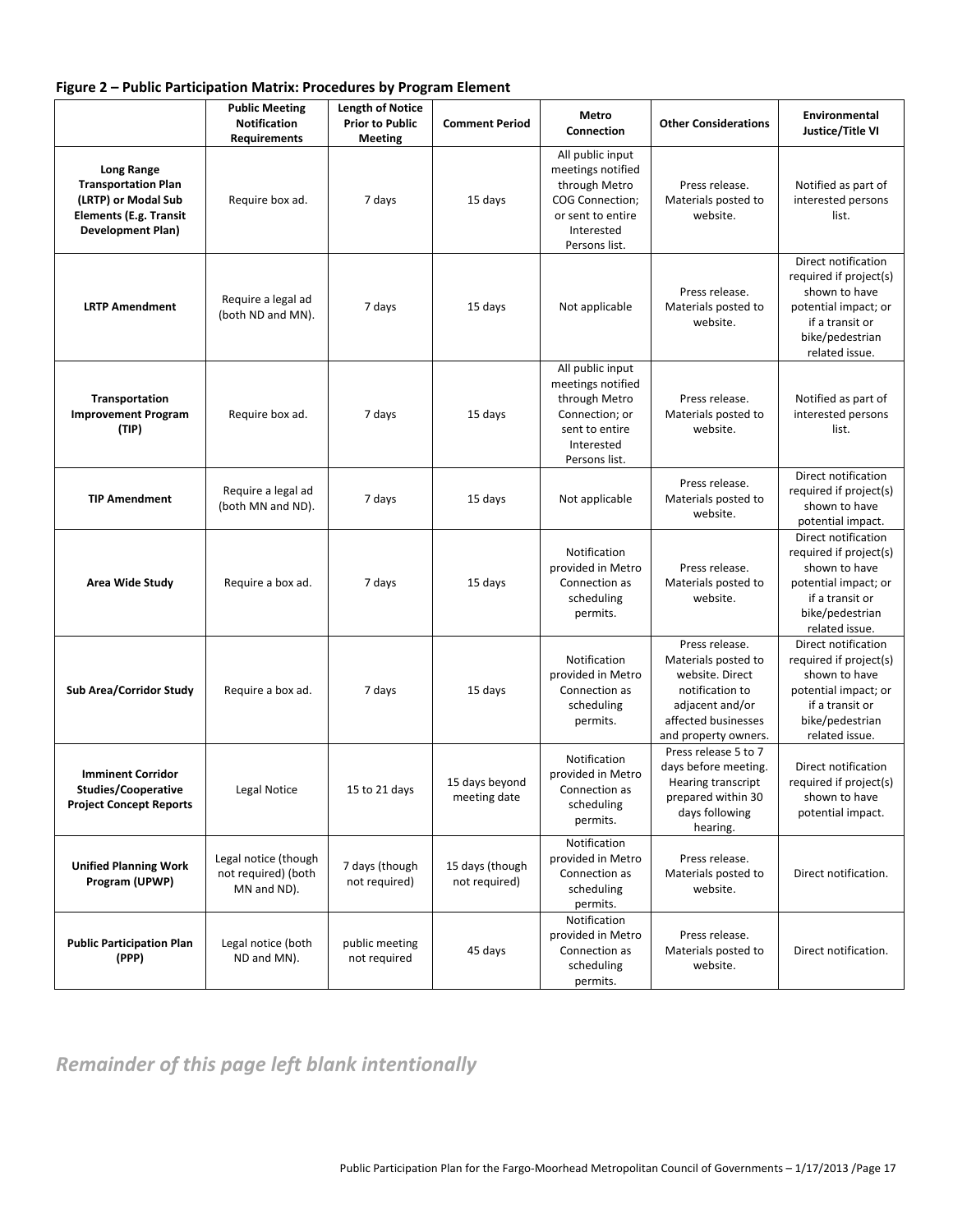# **Approvals Process for Plans and Programs Prepared by Metro COG**

The following procedures shall be followed by Metro COG to ensure uniform review and adoption procedures for the LRTP, TIP, and all metropolitan wide, subarea, or corridor level planning studies. It is understood the approvals processes outlined below shall occur in coordination with or immediately following the public involvement procedures outlined within the Public Participation Plan for each respective plan or study.

#### Adoption/Approval of LRTP and Metropolitan wide Planning Studies

The draft LRTP (its modal sub elements) or metropolitan wide plans shall be referred to each appropriate elected body and (planning commission if necessary), with reasonable time permitted for local review, comments, and action. Any comments from the local unit of government should be in writing, and represent the policy position of the governing body. If no written comments are received within the established timetable it will be assumed that the jurisdiction has no comments. Metro COG staff shall make every attempt to respond to local input regarding the draft document, and shall prepare necessary revisions to the draft document. Metro COG may request a resolution from the local unit of government in support of the plan or study.

Following review and action of its local units of government, Metro COG staff shall present the draft document to the appropriate Metro COG Committee(s) for a recommendation to the Policy Board. The revised draft document, with a summary abstract and any Committee recommendations, shall be forwarded to the Policy Board with sufficient time for their review.

The Policy Board shall review the draft document, and in consideration of the above process shall make a decision to adopt, adopt with amendments, request additional revisions, request additional public input or deliberation, or disapprove the draft document. Approvals and adoption shall be by resolution and decided by majority vote.

Amendments to the LRTP are approved by the Policy Board upon the recommendation of the Transportation Technical Committee.

#### Adoption of the Transportation Improvement Program

The Metro COG Policy Board acting upon the recommendation of the Transportation Technical Committee will adopt the Transportation Improvement Program by resolution. Amendments to the Transportation Improvement Program are approved by the Policy Board upon the recommendation for the Transportation Technical Committee. Metro COG's adopted TIP (and amendments thereof) is also approved by MnDOT and NDDOT.

#### Adoption of Plans or Programs Developed for Individual Governmental Units

The Metro COG Policy Board and all relevant subcommittees shall be given a briefing on the content and recommendations of the plan to ensure consistency and compliance with Metro COG's transportation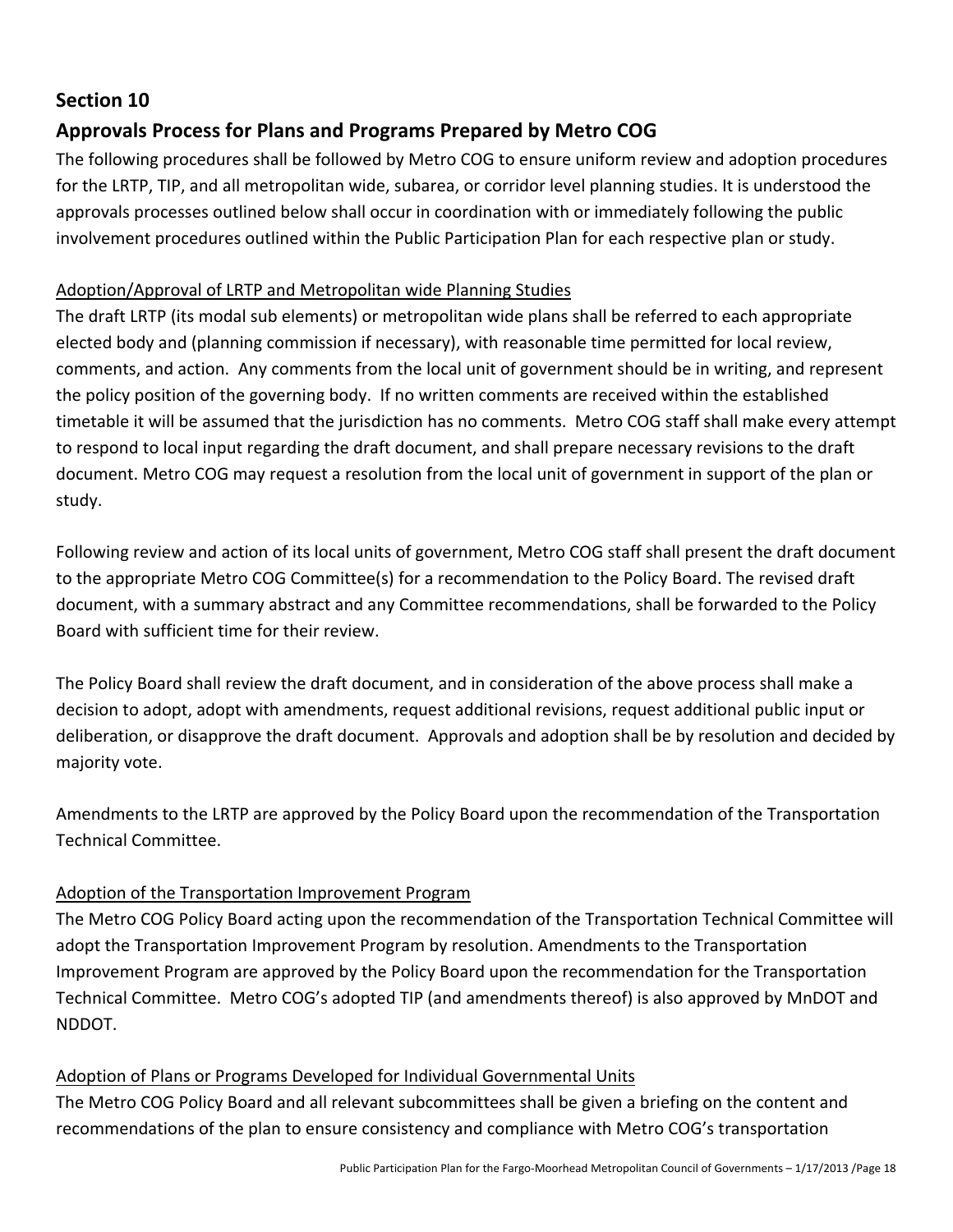planning process, including the LRTP, TIP, and other metropolitan wide plans of relevance. All concerns expressed by the Metro COG Policy Board and its subcommittees shall be forwarded to the affected local units of government for consideration in advance of final consideration.

The draft plan or study shall be presented to the affected governmental entities elected body (and planning commission if deemed necessary) for final approval. In some instances, Metro COG may request a resolution from the local governmental unit in support of the plan.

# **Section 11**

# **Environmental Justice Impact Assessment**

In 1994 President Clinton signed Executive Order 12898 which effectively secured Environmental Justice as federal policy. In the years since Metro COG's state and Federal agencies have provided guidance and direction on how to integrate environmental justice principles into its metropolitan transportation planning process. In 2012, the Federal Transit Administration (FTA) issued the Environmental Justice Circular 4703.1 which provided updated and clarified guidance on how to incorporate principles of environmental justice into the metropolitan transportation decision making process.

Current guidance directs MPOs to seek and consider the needs/interests of individuals, groups and communities that are traditionally underserved by the transportation system (highway & transit), policies and financial investments. The following is representative of public involvement procedures utilized by Metro COG to facilitate this critical component:

- Provide ample opportunity through effective public notices and outreach activities to engage this segment of the population or their respective representation in the early planning phases of a project which may include direct notification to environmental justice stakeholders to provide input on the development of transportation plans;
- Utilize the *interested persons* lists to identify all interest groups with the intent to foster relationships with relevant agencies and to establish direct contact for feedback on federally funded transportation projects/programs from these agencies;
- Identify concentrations of low income and minority populations by geographically mapping demographic data to reflect environmental justice populations for use in the metropolitan transportation planning process;
- Utilize geographical information systems (GIS) to map all federally funded and regionally significant projects in relation to low income and minority areas with an intent to identify, highlight and analyze projects within these areas; respective to the MTP or TIP;
- Investigate the impacts of transportation projects on these populations and work with interest groups and/or neighborhood organizations to explore alternatives;